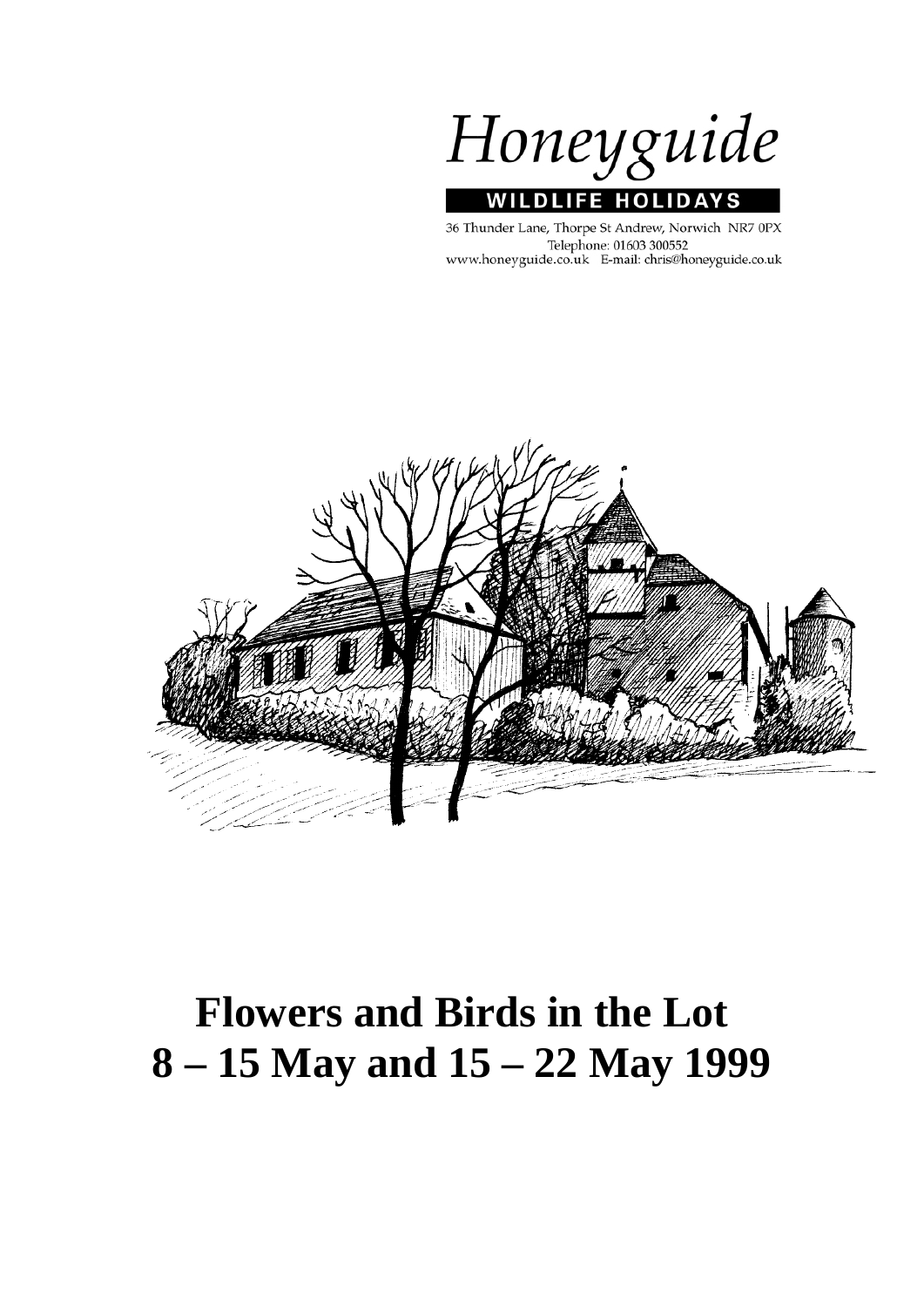## **Flowers and Birds in the Lot 8 – 15 May and 15 – 22 May 1999**

Participants  $8 - 15$  May

George Shutter Nicholas Armfelt Rosemary MacDonald Beryl Scrivener John Deery

15 – 22May

George Shutter Nicholas Armfelt Malcolm Crowder Helen Crowder Peter Burge Sue Burge Kate Dalziel Pamela Ive Beryl Ranwell Philip Clarkson Webb Sue Clarkson Webb Julie Gayner

Leaders: David Collins

Chris Durdin

Our host at Maison Meulet, Galoubet: Lynn Todd

I first visited Galoubet in September 1990, and have returned in the May of every year since, with the exception of 1992. There must be something drawing me, and a total of 16 Honeyguide groups, to this quiet comer of rural France. It can't be the solar-heated swimming pool; my week this year was the wettest ever and the only one where there was more than enough other water to make the pool less than tempting.

The best of food & wine is a big factor, which delights the taste buds and contributes to the genial atmospheres. The visual show includes orchids, which steal the show for many: military, lady, monkey, woodcock, lizard and pyramidal orchids in the small field outside the back door, and a dozen others a short walk away. The assault on the senses is completed by the sounds of woodlark and golden oriole by day, and nightingale and nightjar by night. In truth these things are not easily divisible: It's the whole package that makes it work.

This holiday, as for every Honeyguide holiday, also puts something into conservation in our host country by way of a contribution to the wildlife that we enjoyed. The conservation contribution this year of £25 per person in the Lot was this year supplemented by a group in the Camargue, leading to a total of £875 sent to La Ligue pour la Protection des Oiseaux (LPO, the French Bird Protection League). This brings the total given to LPO to £4,075 since 1991, and to various conservation projects in Europe to more than £17,000.

You will have read in the brochure that the money from this holiday goes to the 'Refuge LPO' campaign. One issue that prompted this campaign was the French law whereby, in some departments, it was illegal to forbid hunting on your own land. Pamela Ive, a resident of the Lot with us in week two, told us that this had recently been changed, at long last. This is some good news to offset, in part, the attempts by the French authorities to extend the hunting season, contrary to the European Union's Wild Birds Directive which the LPO, supported by the RSPB, is resisting through the institutions of the EU.

The holiday reports from both weeks are combined here as usual, though probably for the last time for a while as the plan is one week only in the year 2000. There is much in common, but also differences, not least the weather as well what we saw. We start with our daily logs, then continue with various lists including cheeses & wine and a thorough butterfly report by Nicholas Armfelt, with us for both weeks. I hope this makes a good souvenir and *aide memoire* for those on the holidays and gives a good taste of the area for anyone thinking of going to Galoubet in the future.

## Chris Durdin

*Illustrations by Rob Hume. Front cover: Maison Meulet, Galoubet.*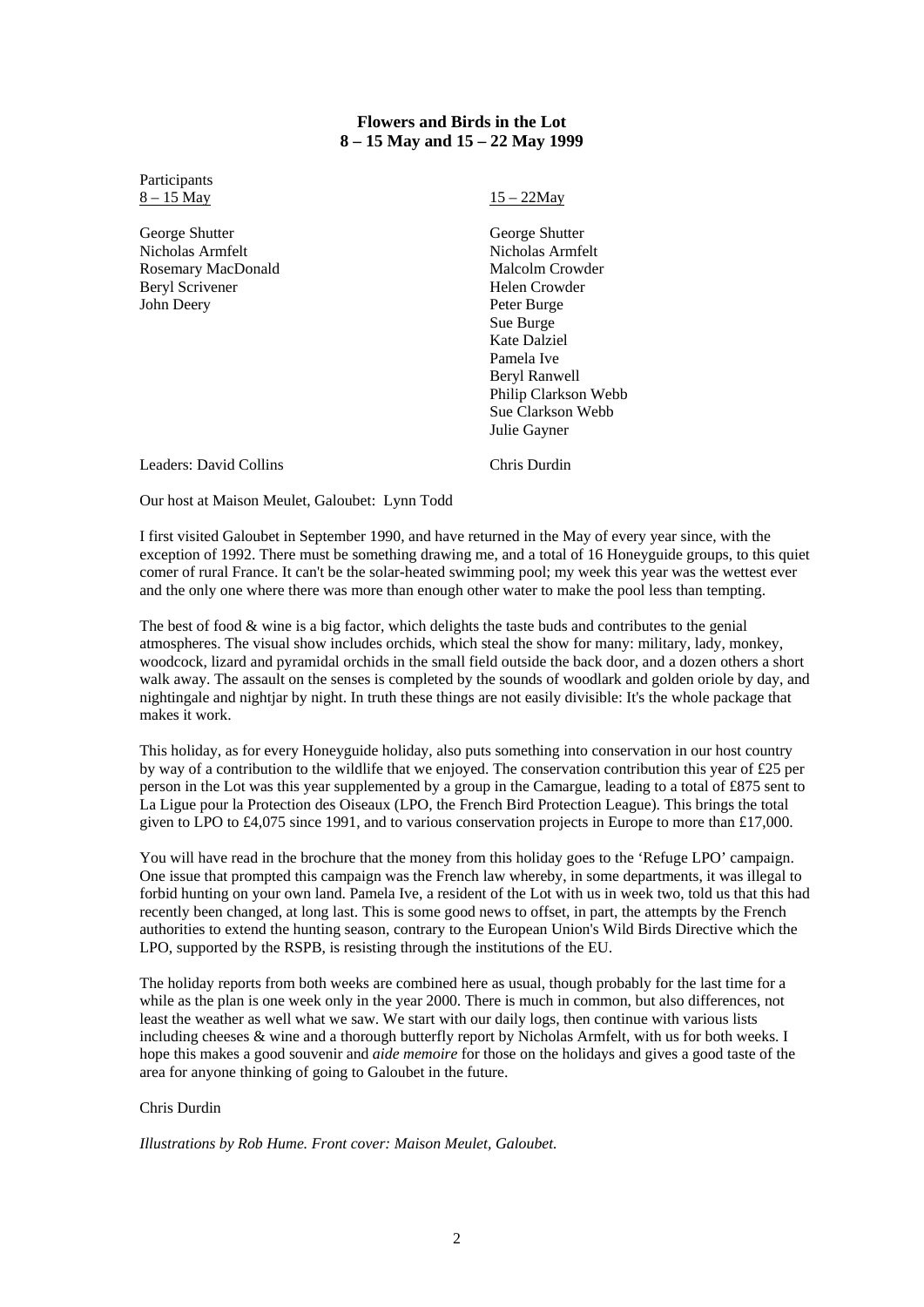## Week 1, 8 – 15 May 1999 with David Collins

#### Saturday 8 May – Gatwick to Galoubet

Touchdown at Toulouse, and there was Jean-Claude to meet us. Very soon we were speeding up the motorway towards Galoubet. Occasional sightings of Black Kite and Buzzard were expected, but two Little Egrets beside a small lake were rather more surprising. Less than two hours from the airport we were close to our destination. Finally we dropped down through the oak woods into the secluded valley which was to be our home for the next week. There was Lynn and the rest of the team to welcome us and show us to our rooms at Maison Meulet.

Shortly afterwards we were tucking into our first delicious meal of the week complete, as always, with fine wine and a selection ofthe best French cheeses. The food and hospitality are part of the special attraction of this holiday, as important in their own way as the orchids, butterflies and birdsong.

#### Sunday 9 May – Local Walks

Nightingales can be hard to see, but when I opened my window on the first morning I was surprised to have a view of one singing in the bush just a few feet away. The first bird seen by the rest of the early morning risers was Short-toed Treecreeper. We were delighted to discover that, as in the previous year, a pair was nesting under the roof of the pigeonnier. They were busy bringing food to their young, repeatedly creeping up the wall of the pigeonnier like clockwork toys, just as they had done before. The early morning walks are devoted mainly to birdwatching, and we tried not to notice the orchids that would be the focus of attention after breakfast: but how can you ignore Lady Orchids in peak condition? Although we heard plenty of Bonelli's Warblers giving their dry, rattling song, we were unable to get good views. However, two Cirl Buntings were more obliging.

After breakfast we explored the flower-rich meadows immediately behind the house, accompanied as usual by the friendly local dog Gibus, and continuing to the "oriole wood". Indeed, orioles were much in evidence, and in no time at all we had magnificent views of two males and a female chasing through trees and even perched in the open. This can be a difficult bird to catch sight of, and we were delighted to have seen it so easily: but it was the orchids that really stole the show. In the meadows it was hard to know where to look next. There were plenty of Military Orchids in full bloom, a large cluster of fine Lady Orchids, along with Woodcock Orchids, Monkey Orchids, Fly Orchids, Burnt-tip Orchids and Early Spider Orchids. In the wood itself a Firecrest was singing although we were unable to locate it, and there was a constant chorus of orioles: both the mellow fluting of males and the shrieking catcalls of females. There were more orchids too, including Narrow-leaved Helleborine, several groups of the strikingly coloured Violet Birdsnest and two spikes of its dowdier relative the Birdsnest Orchid.

Leaving the wood, we doubled back across the meadows towards the house. By now it was already quite hot, and there were plenty of butterflies about. The meadows behind the house are particularly good for Duke of Burgundy Fritillary, and we saw a number of these beautiful little butterflies, together with several Berger's Clouded Yellows and a splendid Purple-shot Copper. Remarkably, we realised that it was already time for lunch, but not before a magnificent Short-toed Eagle put in a very unexpected appearance over the house. We had lunch (and a very fine lunch at that) in the garden, with a Blackcap singing very noisily in a nearby tree (as it did all week).

After lunch we set off in the opposite direction, passing first down a stony lane between meadows full of Sainfoin and Meadow Clary and then through shady woodland with Narrow-leaved Helleborine and Early Purple Orchid. Butterflies were much in evidence, including both Glanville and Knapweed Fritillaries in the meadows, and a splendid Red-underwing Skipper in a field where Green-winged Orchids were abundant. Crossing a small lane, we finally came to a meadow where Loose-flowered Orchids were in flower before heading back.

It proved to be a lovely warm evening, so dinner was provided outside in the garden. After that we assembled in front of the house to await the Barn Owl. While we waited we were treated to a fine chorus of Nightingales, a Nightjar churred on the opposite side of the valley, and two Scops Owls could also be heard. At about 9.45, the Bam Owl duly flew from the pigeonnier, and we headed for our beds.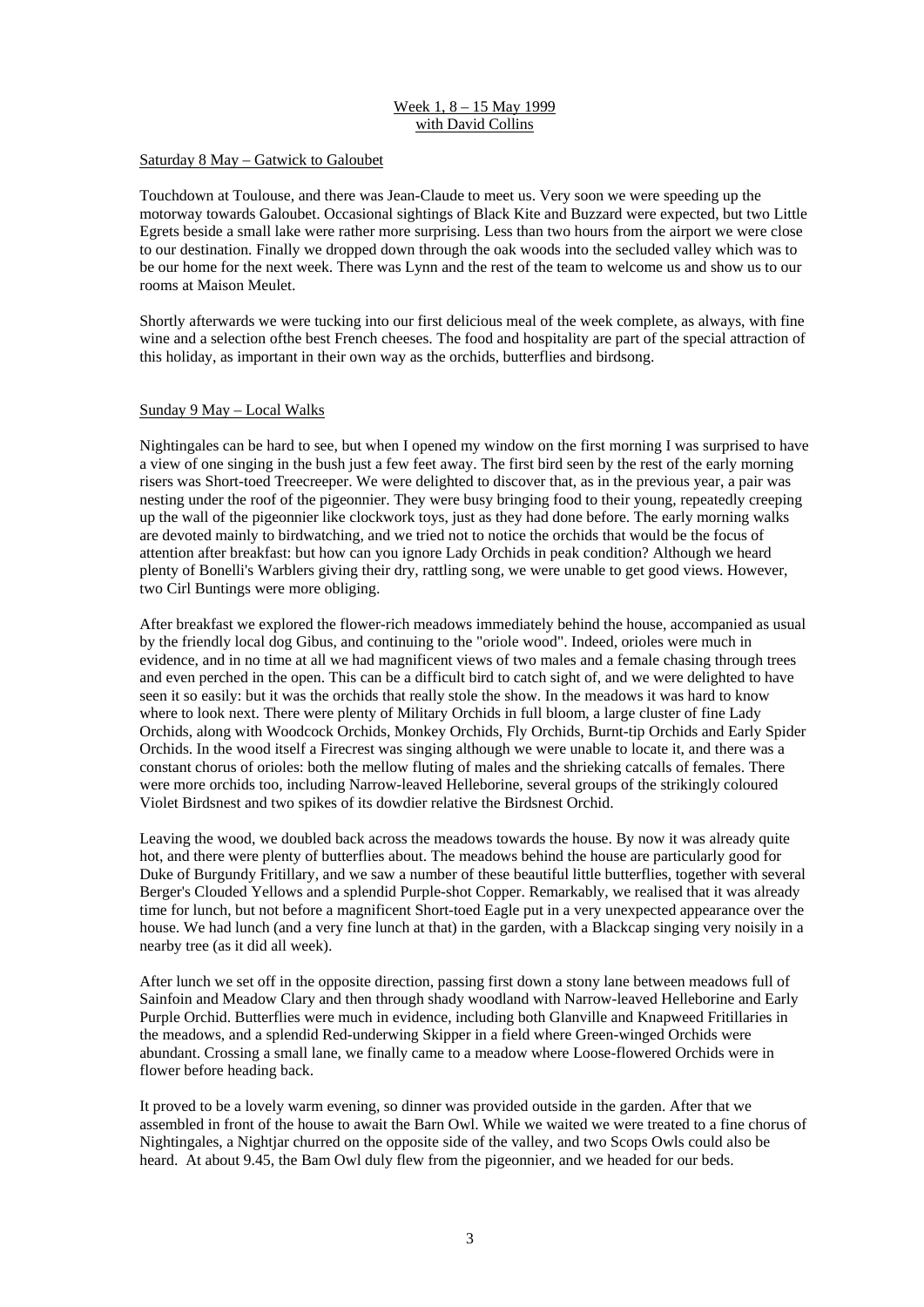#### Mondav l0 May – St Cirq Lapopie and Pech Merle

The early morning walk started well with a Wryneck calling strongly just below the house. We tried to spot it amongst the trees but its camouflage defeated us, although we did catch a glimpse of it in flight. A Melodious Warbler was more co-operative, and we had good views of one singing from the top of a bush.

Jean-Claude arrived shortly after breakfast to take us to St Cirq, an immaculately kept old cliff-top town above the River Lot. We were dropped off at a parking area just above the town and made our way back down the road, botanising as we went. There were plenty of interesting plants to identify so it took us a close to an hour to cover the 200 yards or so. The more attractive species included Bloody Cranesbill, large quantities of Meadow Saxifrage, various ferns and Wood Scabious. There were two Firecrests singing opposite the post office but, as with yesterday morning, we were unable to see one.

We had lunch on the mound above the old church, with spectacular views out over the valley and the river hundreds of feet below. Flocks of swifts wheeled in front of us, and these included several of the much larger Alpine Swifts. The views over pan-tiled roofs are one the most characteristic features of this lovely old town, and today each view was complete with a singing Black Redstart.

Having finally relocated John and Beryl (!) we drove on to the caves at Pech Merle. The caves have outstanding stone-age cave paintings of prey animals such as horses, bison, deer and mammoths. After visiting the caves we walked down through the woodland to our pre-arranged pick-up point in the valley below. There were plenty of flowers to study on the way, including both White and Common Rockrose, Monkey Orchid, Nottingham Catchfly, Narrow-leaved Lungwort, and the oddly named Brown Vetch. This last species is a delicate little vetch with a solitary, orange-red flower.

Back at Maison Meulet it was a lovely warm evening so after another outdoor dinner, we headed across the valley in search of Nightjars. The Nightingales were in exceptionally good voice as we set out, and a Nightjar began churring as we arrived at the usual spot. We were fortunate enough to have fairly close views of one in flight: John's first, and his highlight of the week.



## Tuesday 1l May – Gourdon and walk from Vaillac

The early morning walk produced good views of two different Melodious Warblers plus a variety of the usual species.

After breakfast the first stop of the day was at the old market town of Gourdon. We walked up to the viewpoint beyond the church to admire the sweeping views over the town and its surrounding countryside. A distant Honey Buzzard was our first of the week, as were a Grey Wagtail singing from the top of the church tower and a Serin feeding on weeds on the church roof! Two Swallowtails on elder proved to be the only ones we saw. Back at the minibus I caught a glimpse of a Tree Sparrow in a weedy garden: sadly my first one for several years.

After a short detour to pick up my telescope from Maison Meulet, Jean-Claude dropped us at the charming little village of Vaillac where we had lunch at a shaded picnic table by the church. It would have been a delightfully restful spot for lunch except for the appearance of two Honey Buzzards, a Hobby and a number of interesting looking blue butterflies. George and Nicholas worked hard at the latter and we eventually added both Mazarine and Escher's.

The walk back along a series of green lanes from Vaillac was hot but very rewarding. The highlights included a very beautiful Green-underside Blue which we caught and examined in the butterfly pot, John's first Tree Pipit perched in a tree, and a Hoopoe giving its distinctive three-note call somewhere in the distance. But above all it was the countless meadows full of flowers and butterflies that will remain in the memory. In the open country between Beaumat and Merle we came upon a family of Stonechats and our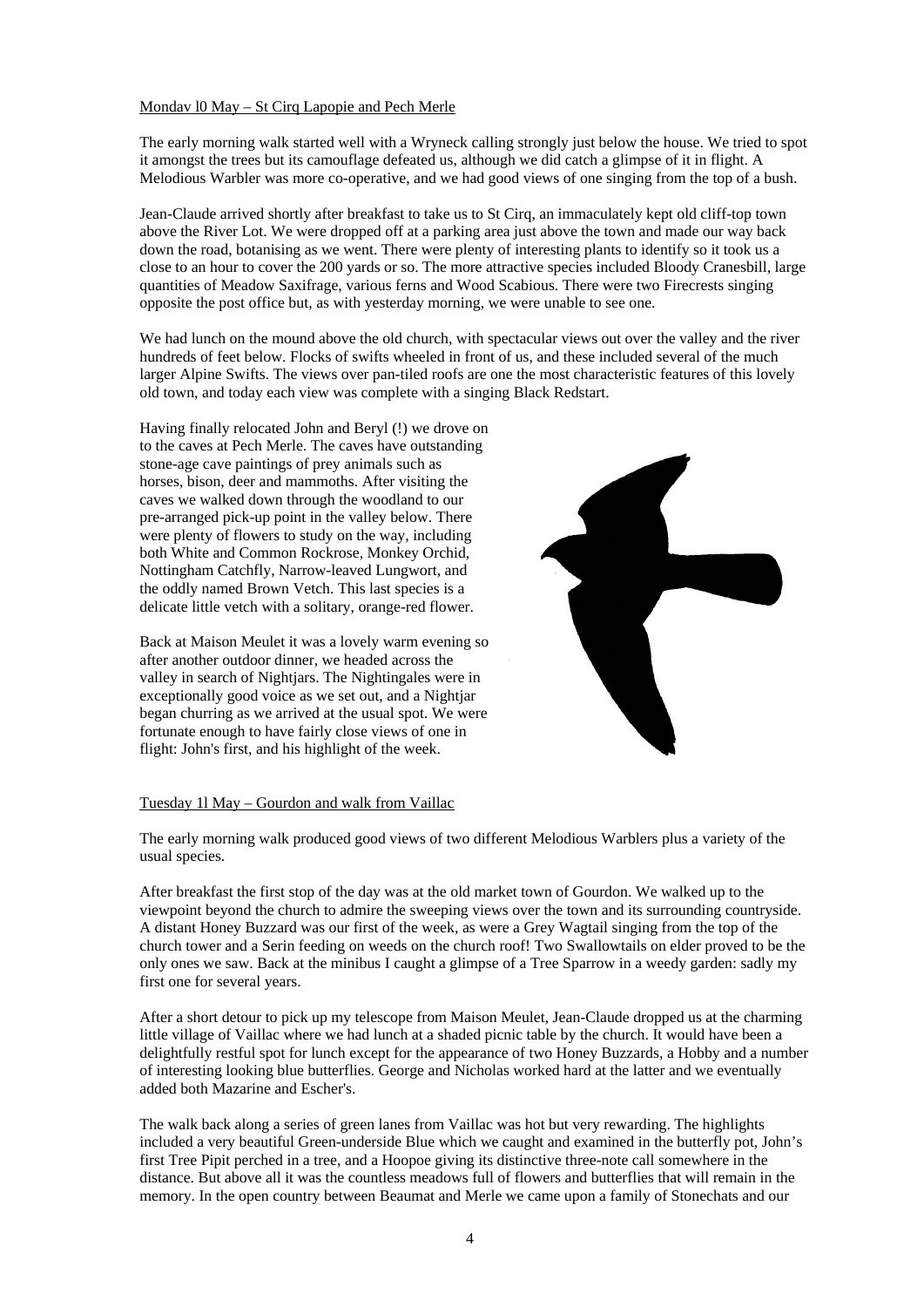first Com Buntings. George caught a glimpse of something pink, black and white (a Hoopoe?) disappearing into a hedge, but on investigation only a Sparrowhawk could be located. The final stretch of the walk was the Runner's Track with George's sharp eyes in action again, this time spotting two magnificent Red Kites.

The excitement of the day was not quite over, however. Just before dinner there was a fine Hobby hawking insects over the house, and at dusk we heard both Scops Owl and Tawny Owl. This last species was very noisy during the night and disturbed the sleep of several of the group (but not the leader!).

#### Wednesday l2 May – local walks

Only George and Nicholas joined me for the pre-breakfast walk today. We at last managed to get good views of Bonelli's Warbler singing on an exposed branch. Through the telescope we could see its plain white underparts and rather plain face. Even better though was a superb male Lesser Spotted Woodpecker in a poplar tree, found by a combination of the leader's sharp ears and George's sharp eyes. The telescope was brought to good use again, and we had excellent, prolonged views.

The morning walk was over the higher ground beyond the Mayor's house. This produced a good range of flowers including a number of Green-winged Orchids, while the butterflies included Safflower Skipper, Escher's Blue and Black-veined White. As we were eating our lunch back at Maison Meulet, we were surprised to see a pair of Short-toed Eagles flying up the valley. Then we strolled up the Runner's Track, stopping frequently to add new plants to the growing list, and also making a concerted effort with the butterflies. New species for the week included Provençal Short-tailed Blue, Brown Argus and Meadow Fritillary.

Gibus had evidently been rolling in something rather unpleasant and the Australian girls at Maison Meulet had been threatening to give him a much needed bath. We were encouraged, therefore, to see him standing in the pool above the track. Sadly, this only seemed to make matters worse.

On the way back down we chanced upon a Cirl Bunting's nest with three eggs, and best of all was a Large Tortoiseshell on the track (yes, they really are LARGE). There were also a number of the big, unmistakable spikes of Lizard Orchid, although none were yet open.

In the evening we were taken to the Climat Hotel in Labastide-Murat where we had a pleasant dinner. On the way back a few of us got out at the Nightjar spot to listen to (but not see) the Nightjars.

## Thursdav l3 May – Rocamadour

The early risers spent some time trying to see the resident Wryneck, which was calling in the hedge behind Gibus's house. Again, there were brief flight views but we were unable to see it perched. For John's benefit we went back to the Lesser Spotted Woodpecker tree, but no luck. We did, however, obtain good views of Bonelli's Warbler again.

Jean-Claude arrived after breakfast to take us to Rocamadour. As usual, we stopped on the way at the limestone plateau for a spell of botanising. The flora here is rather different and there are a number of alpines. We soon spotted Pyrenean Toadflax, Pyrenean Flax and Pyrenean Spurge. All this despite the fact that the area is actually lower than Maison Meulet! Better still as far as Rosemary was concerned were some large clumps of Lizard Orchid, including a number which were open. Other attractive plants included Montpellier Milk-vetch and Large Speedwell. Butterflies were also good. This is a good spot for Baton Blue and it was not long before we had one in the butterfly pot. We also added Spotted Fritillary, and there were good numbers of Red-underwing Skipper.

We had initially arranged for Jean-Claude to take us on to Rocamadour for lunch, but we were enjoying the natural history so much that we decided to extend our stay. He therefore headed off to town to have lunch, promising to pick us up at 2.30. We sat on found a shady bank to eat our lunch. Nearby were large numbers of spikes of St. Bernard's Lily, and overhead we had good views of no less than three Honey Buzzards and a yet another Short-toed Eagle. Then we found a magnificent flower-filled meadow, with large quantities of what appeared to be Carline-leaved thistle, another Alpine species, while a crucifer with rather unusual winged fruits proved to be Buckler Mustard. There were plenty of fritillaries and blue butterflies, and George managed to get video footage of what proved to be a Provence Chalkhill Blue some way north of the indicated range in our books.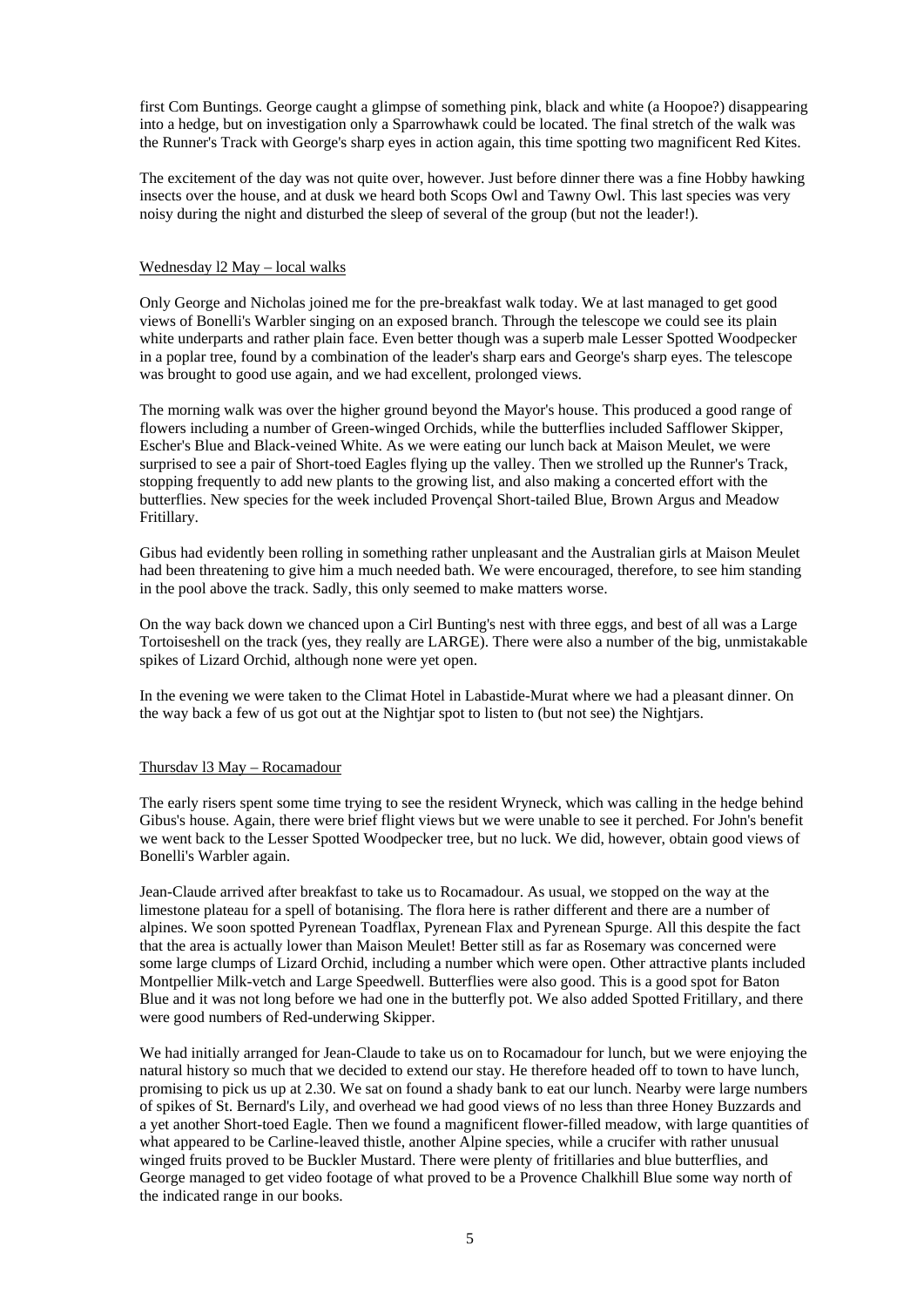In Rocamadour itself we divided the remaining time between good old-fashioned sightseeing, buying presents and lounging contentedly on the shaded terrace of a café, from where we saw Crag Martin.

#### Friday 14 May – local walks

There was a rather spectacular thunderstorm overnight, and today was cool and damp. A few hardy souls set out for the usual pre-breakfast walk, but this was soon rained off. We even had to have breakfast indoors!

There was only a light drizzle when we set off on our all day walk to Beaumat and the rain stopped completely after an hour or so, but it felt distinctly cool after a week of hot, sunny weather. Gibus had evidently had his wash and smelt much better today, and despite the inclement weather he accompanied us all the way.

The conditions were ideal for slugs and snails, and we saw a number of the big Edible Snails. More surprising was the large quantity of what looked like brown sea-weed! This jelly-like stuff appeared to have been washed off trees, and collected in heaps on the tracks.

In the wood just beyond Pisserate we found our first Red Helleborine of the week: just coming into flower. Emerging into more open country near Le Plegat a shout from Nicholas alerted us to a Hoopoe flying across the fields. In the hamlet itself we saw our first Redstart, and there was a pair of rather tame looking Red-crested Pochards on a pond! Much more exciting was Crested Cow-wheat growing beside the track. While admiring these, a Quail began calling in the adjacent cornfield.

Just short of Beaumat, the rain came on steadily, and with the prospect of a wet picnic looming we decided to take a short-cut back to Maison Meulet where we could eat lunch in comfort. Our luck seemed to be in today: despite the conditions, we soon spotted another Hoopoe. It disappeared into a hedge at the exact spot where George thought he had seen one disappear on Tuesday. Another mystery solved! A few hundred yards further on, we heard a Wryneck calling from a copse. At last we spotted it on a dead branch next to what appeared to be its nest-hole. We gave the Runner's Track a miss and returned to the house along the road. Rosemary found the peculiar Cone Knapweed, a Mediterranean species, and we spotted an unopened Spiked Star-of-Bethlehem.

After a late, leisurely lunch we went through the checklist. By the time we had done that the weather had improved somewhat so we set off along the road to Cayrès, concentrating on roadside plants in an effort to add a few more species to the list. This weed hunt became quite engrossing, and we tracked down such delights as Knotgrass and Rough Chervil. So totally involved were we in this pursuit that it was something of a shock to hear George say, "ls that a Peregrine?" Looking up we saw no less than three different birds of prey circling above us: a Honey Buzzard, a Hobby, and yes, a Peregrine Falcon! It is most unusual to see a Peregrine at Galoubet, and the opportunity to study Hobby and Peregrine together is also very unusual. The Peregrine certainly looked much stockier, with thicker wings and a heavy body. Before turning back we saw another Red Kite, there was badger hair on some wire, and Marsh Frogs watched us passing from a shaded pond.

#### Saturday l5 May – Galoubet. Toulouse and home

The big news this morning was that Beryl had finally made it for the pre-breakfast walk! The best we could manage though was good views of Cirl Bunting. Meanwhile, Rosemary, who had somehow missed us and set off in the opposite direction, found the only Southern White Admiral of the week. After breakfast we walked up the road to Merle to check out the Wryneck tree, adding one last butterfly (Large Wall Brown) and one orchid (Bee) on the way. There was also a group of nine Man Orchids and another opportunity to see the Cone Knapweed for those who missed it yesterday.

The Wryneck was not at home, so we set off back to Maison Meulet for the last time, via the Runner's Track. After one last meal it was time for Rosemary, Beryl, John and myself to leave Galoubet, envious that Nicholas and George still had a week left in this naturalist's paradise.

For the record the final tally for the week was 75 species of birds, 45 species of butterflies and 268 species of plants (19 orchids).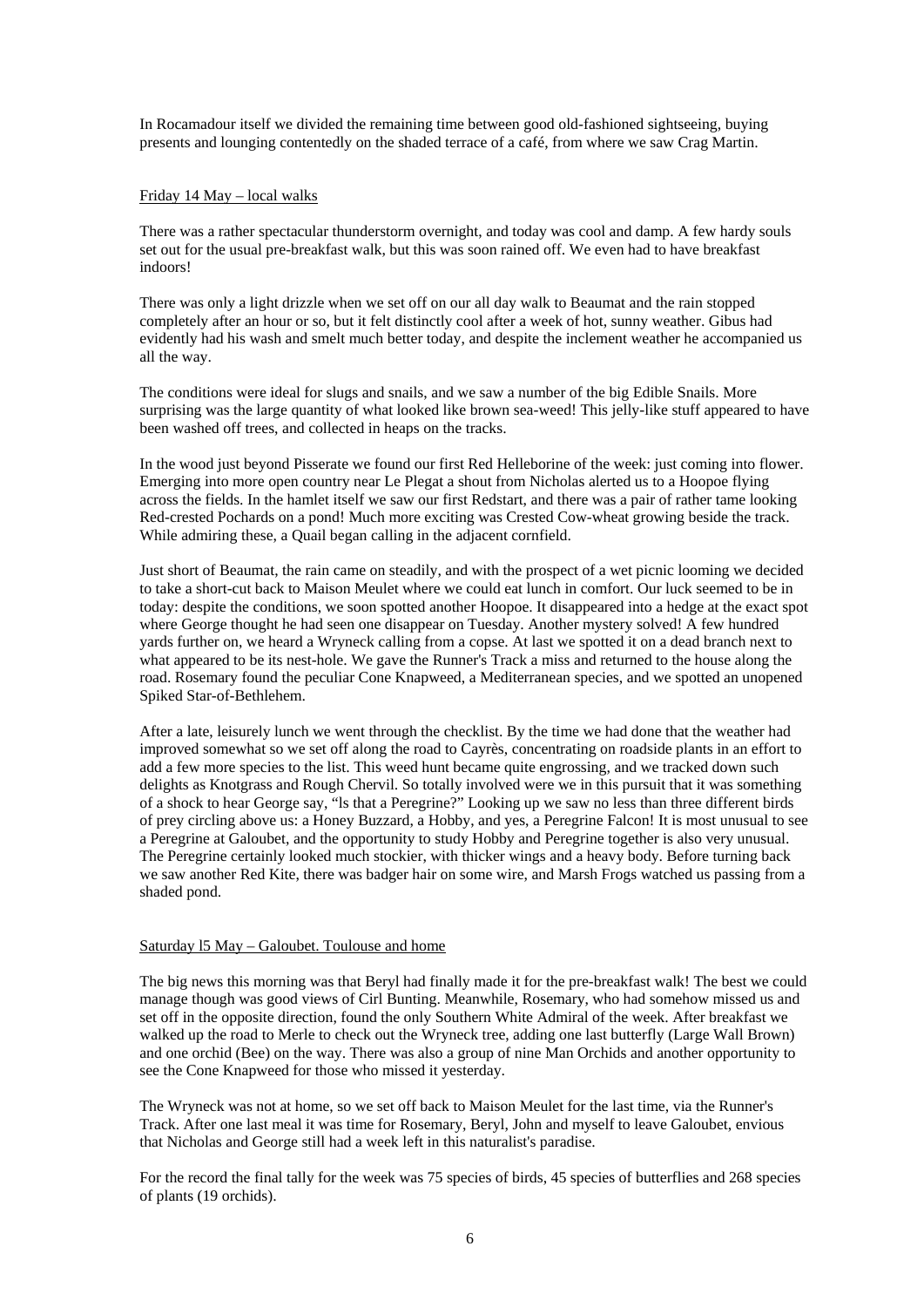## Week 2, 15 – 22 May 1999 with Chris Durdin

#### Saturday 15 May – Gatwick to Galoubet

After a straightforward flight, we were met outside baggage reclaim by David Collins and the three from the first group who were not staying. Helen's case and Philip's trolley were missing; happily the wrestling with the airport bureaucracy about this was surprisingly painless. Jean-Claude took just around the comer to where the coach from Guy Transports was parked. The first part of the journey is up the *péage*, then off the motorway and past Cahor before heading into the limestone area as we neared our base. Buzzards and black kites were identified, unlike the large gull seen both on this journey and the return that therefore doesn't make the list. There is a magnificent view over Cahors part way along the route. On the last leg, there were excavations for the new motorway being built through the area. The journey was a touch over two hours.

At Galoubet, there to meet us was Lynn Todd, our host at Maison Meulet, this year's cook, Alan, housekeepers Jules and Sonia, George and Nicholas still in residence frorn week 1 and Pamela who'd driven from Puy L'Evêque, elsewhere in the Lot. We were soon settled into our rooms and then gathered at the table for the first of many splendid meals. Cream of lettuce soup was accompanied by a Gaillac Perlé; enquiring about the main course we gathered it was chicken d'Alan (i.e. his special recipe). Tonight's red wine was a Côtes du Rhône Villages from Valreas, and as ever there were three cheeses, one hard, one soft and one blue, before the sweet, a pear flan in a ground almond base with kiwi fruit sorbet. It takes some stamina to cope with food as good as this for a week, but when the going gets tough, those tough Honeyguiders get going ...

#### Sunday l6 May – local walks

Breakfast at Maison Meulet is at 9am so there is time for a pre-breakfast walk to concentrate on birds when they tend to be at their best. This week's routine was to start off at 7.30, and this morning a well-attended walk – l0 of us – went up the road towards and beyond the house of Maurice, who is both the local farmer and mayor of the commune of Beaumat. A cirl bunting was singing in fine view, especially in the telescope; the woodlark remained more distant on this walk. Two honey buzzards and the trilling song of a Bonelli's warbler were a reminder that this was no English oak wood, and the same could be said for the flutey calls of golden orioles. We failed to ignore violet birdsnest orchid (limodor) and narrow-leaved helleborine on this bird walk, and that applied still more strongly to the two red squirrels back at Maison Meulet.

After breakfast we started by looking at the host of orchids in Maison Meulet's fields. Just a few yards from the back door and there are woodcock, lady and the best monkey orchid we saw anywhere. We looked at the topknots of blue tassel hyacinths (*right*) and the difference between the five-lobed field maples and three-lobed Montpellier maples that so often grow side-by-side in this area. The military orchids are in all Lynn's meadows, but especially under the washing line. Through a gap in the hedge and the next field is juniper and oak scrub, but equally orchid-rich. Here for now we only looked into the nearest corner, full of lady and military orchids. In the old well just beyond the swimming pool we noted three fern species. common polypody, rustyback and the black-stemmed maidenhair spleenwort.

Down the road a honey buzzard flew over, mobbed by crows, over the hedges of dogwood, hawthorn and spindle. We already had a long list of geraniums: long-stalked cranesbill was added along the roadside. Adonis blue butterflies were taking up minerals from the ground. Com buttercup was found along the way, a rare plant now in the UK, and a tiny small toadflax. The blue of blue gromwell was seen at the base of the hedge on the left and of chalk milkwort in the grass on the right.

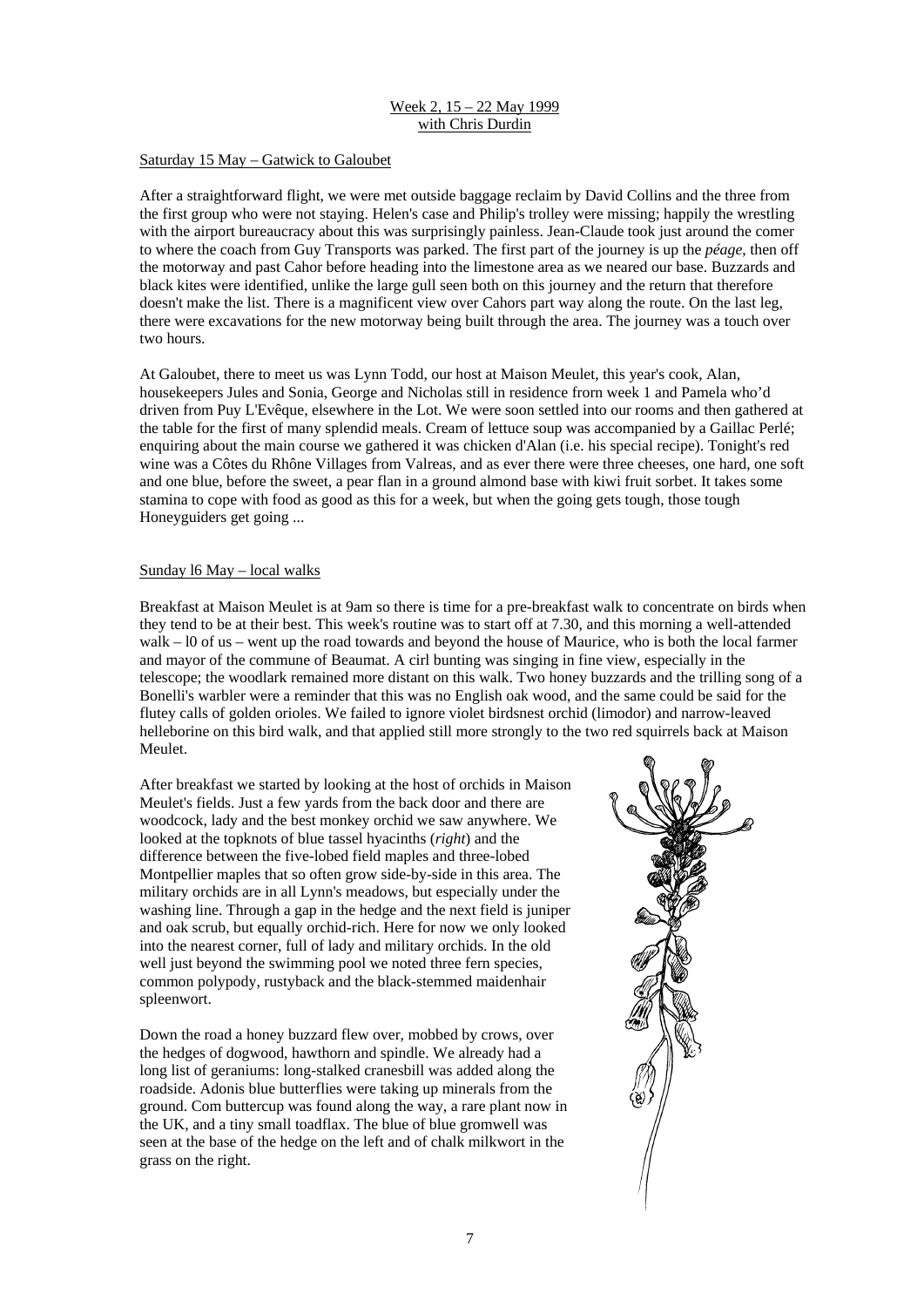Pretty black and red shield bugs on cow parsley are so regular here I could even remember their name – G*raphosoma italicum*. Approaching Cayrès, there is an eclectic collection of tins and plastic pots on fence posts, put there to stop the posts from rotting. They also make fine homes for paper wasps, and there were the nests and the wasp, on each one lifted.

As we returned for lunch, we helped to redirect the taxi driver who had brought Helen's suitcase back towards Toulouse. The telescope was swapped for the butterfly net for the afternoon walk. Soon caught for examination in the butterfly box was a green hairstreak. A day-flying lattice heath moth didn't need to be caught. As we moved through the wood there was birdnest orchid, common twayblade by the path and early purple orchids still in good condition. Fly honeysuckle had generally lost its pairs of creamy-white flowers hanging from leaf junctions, but green berres in their place were showing. Another shrub with obscure berries, plainly overlooked in previous years, was Cornellian cherry. It's so similar to dogwood, which flowers erratically in the shade, that it takes a bit of getting your eye in to find it. A diversion into a field on the left revealed wild candytuft, bumt-tip orchids and fly orchids, and an exclamation from Beryl about the strange plant between her knees revealed a man orchid. On the right, beyond where a digger had heaped some spoil, Nicholas led us to spikes of green-winged orchids. Kate pointed out bee orchid and early spider orchid completed the *Ophrys* orchid collection. George and Nicholas kept us all up to speed on the fritillaries, for which their eyes were well-attuned from previous trips and last week's finds; the most distinctive of these, perhaps, is spotted fritillary, which I caught.

In the damp meadow at the end of the track there was just one poet's narcissus, but plenty of star-of-Bethlehem and the thick green leaves of the autumn-flowering meadow saffron. Several loose-flowered orchids were there too, and a single specimen of robust marsh orchid, the latter sharing with woodcock orchid the distinction of not being in the northern Europe field guides. A brimstone was caught and a black kite seen as we turned to retrace our steps to Maison Meulet.

During the checklist session, outside the downstairs *pigeonnier*, it became apparent that short-toed treecreepers were nesting in the *pigeonnier* tower.

The mild weather tempted us into a walk after supper. As we approached the D22, a nightjar flew over, then another was found, churring, silhouetted on a perch in the centre of an oak that looked as if it had been struck by lightning. A distant scops owl whistled and a glow-worm was seen on the home stretch.

#### Monday 17 May - Pech Merle and St Cirq Lapopie

Another well-attended pre-breakfast walk that went past Gibus's house heard song thrushes and blackbirds, but this was outdone by George's quick ear, which alerted us to wryneck. A roe deer in the field just beyond theD22 didn't hang around for long before disappearing into the wood. Eyes dropped to the roadsides for cone knapweed and argyrolobium. Cuckoo, tree pipit and melodious warbler were other finds this morning.

Heading south, Pascal, today's driver, kindly stopped in the wood after I spotted some orchids, and we piled out to look at lesser butterfly orchids.

It was only damp as we walked down the hill from the car park into St Cirq, and pale toadflax, bloody cranesbill and Nottingham catchfly were noted, and a specimen of tare collected which was confirmed as hairy tare over coffee. But this was the start of a very wet week. It rained so hard we soon took shelter for coffee. St Cirq is a magnificent village perched high above the Lot valley, steeped in history and now tastefully restored for quiet tourism combined with some natural history. This was taken in from the vantage point of the café, before some climbed to the top of the castle mound, seeing yellow woundwort and French figwort on the ascent. Several shopped, possibly for shelter as much as retail-therapy, and everyone rendez-vous'ed successfully at the bottom of the village at 12.45 where the minibus met us.

The drive to Pech Merle is a short one, but the rain meant we stayed in the minibus to eat packed lunches, all except Helen and Malcolm, who returned with some winged broom. The cave tour followed. Many caves have fine stalactites and stalagmites; here also are prehistoric cave paintings of auroch, bison and mammoth, a child's footprint preserved in petrified mud, evidence of bears from long ago and an astonishing subterranean column of tree roots. The explanation is in French, today by a little Frenchman described memorably by Nicholas as a troglodyte. With a little careful listening and reference to the English translation, it's not too difficult to get a good feel for it all.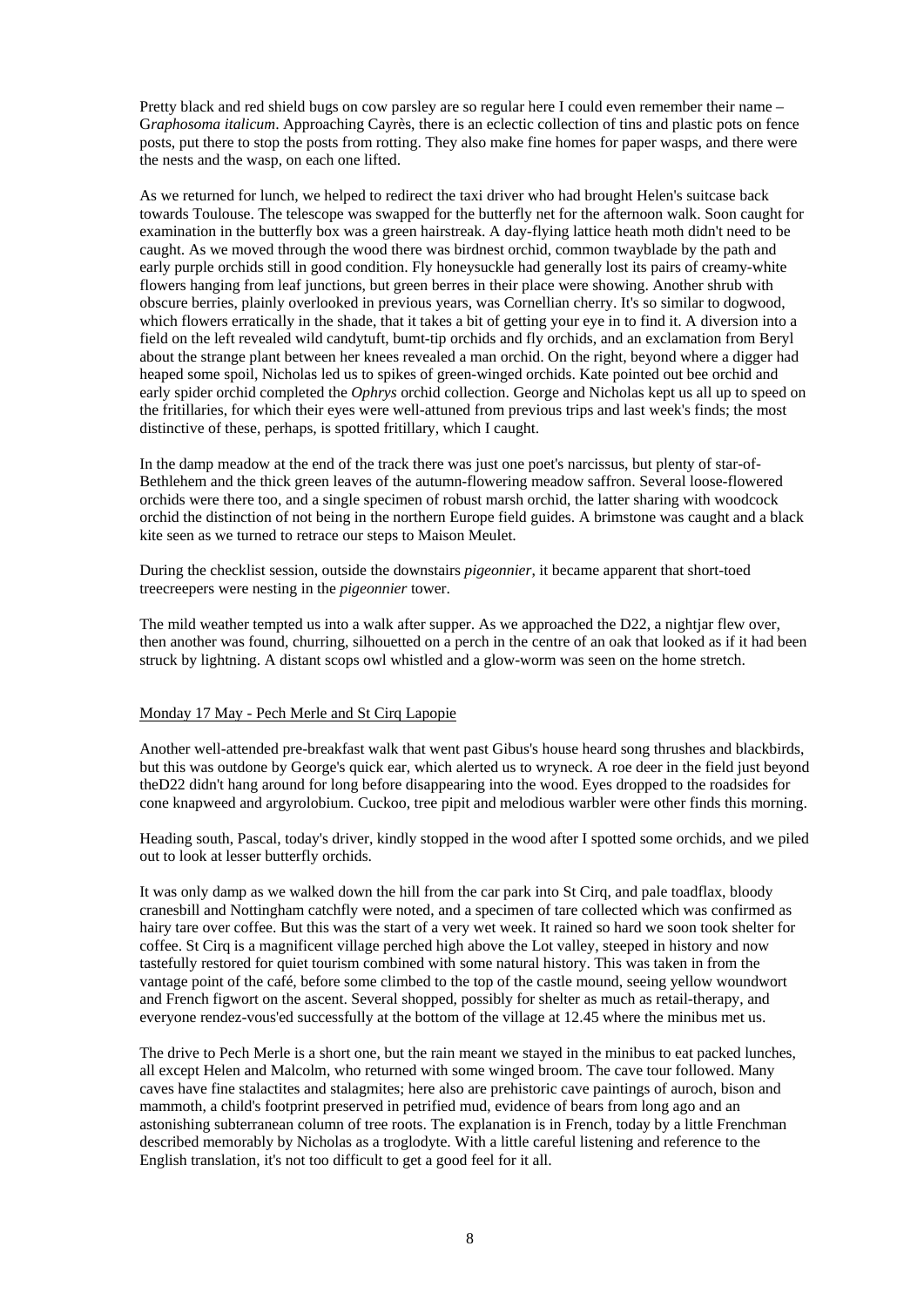We braved the rain for some botanising on the slopes by the road. We looked at blue bugle *Ajuga genevensis*, which has stems all hairy rather than two lines on common bugle. One of the UK's rarest flowers, the semi-parasitic crested cow-wheat, is common here, as too is the toxic swallow-wort and the sticky-to-the-touch Nottingham catchfly, some of which was very red. Common milkwort and a speedwell, apparently *Veronica prostrata* subsp. *scheereri*, grew alongside the road. But as the rain persisted we didn't, and returned to Maison Meulet to dry out.

#### Tuesday 18 May – Gourdon. and walk from Vaillac

The early risers were rewarded with two ravens over Maison Meulet, two golden orioles seen fleetingly then a male oriole (*below*) pursued a crow. A melodious warbler on a tree in the middle distance then came to a roadside ash and sang in full view. A buzzard that we'd seen on a tree stump on the limestone scarp on the way out was still there as we returned, and the local red squirrel and a difficult to see firecrest were in the trees below Maison Meulet.



Gourdon market was its usual bustling self and we divided to look for maps, gifts or whatever or to admire the goats cheese and cherries in the small provisions market by the church. Up above the church, Pamela's lost glasses were found by Helen, and also found were a grey wagtail singing on the church roof, serins and black redstart. Dropping down a level, we looked at a tree sparrow and a recently fledged youngster of the same species. Coffee was at the Hotel Divan, served by a man with a moustache that would make even Hercules Poirot a little envious, and which evidently gave him the courage to flirt with Beryl as one might imagine only a Frenchman would have the presence and style to do. Then back at the coach for the agreed 12.30 departure and with Jean-Claude on to the pretty village of Vaillac. A picnic table in the village centre could not have been more convenient. Short-toed eagle, honey buzzards and hobbies interrupted lunch, but we were well finished as Lynn and Alan arrived with their own shopping to squeeze in purchases and picnic boxes.

"The walk back to Galoubet is only four miles or so, but it seemed at times longer in today's heat," says the 1998 holiday report. Not quite today's reason for the walk seeming longer than usual. Happily, the first leg was dry. We paused for wall rue and group photos on a small bridge in Vaillac, then for dame's violet by the river. An incredibly dark butterfly was confirmed by Nicholas as false heath fritillary - false teeth fritillary, someone said. A honey buzzard did its full wing clapping display several times. Up the hill, pausing for Roman snails, the view back over Vaillac's chateau, breath and the occasional plant, including more lesser butterfly orchids, not usually here. On the left were fields dense with pyramidal orchids. Sue was at first dismissive about her catch in the butterfly net she'd bought as Peter's birthday present, but realisation that it was our first wood white and not a moth made it well worthwhile. A tree pipit sang and perched in view.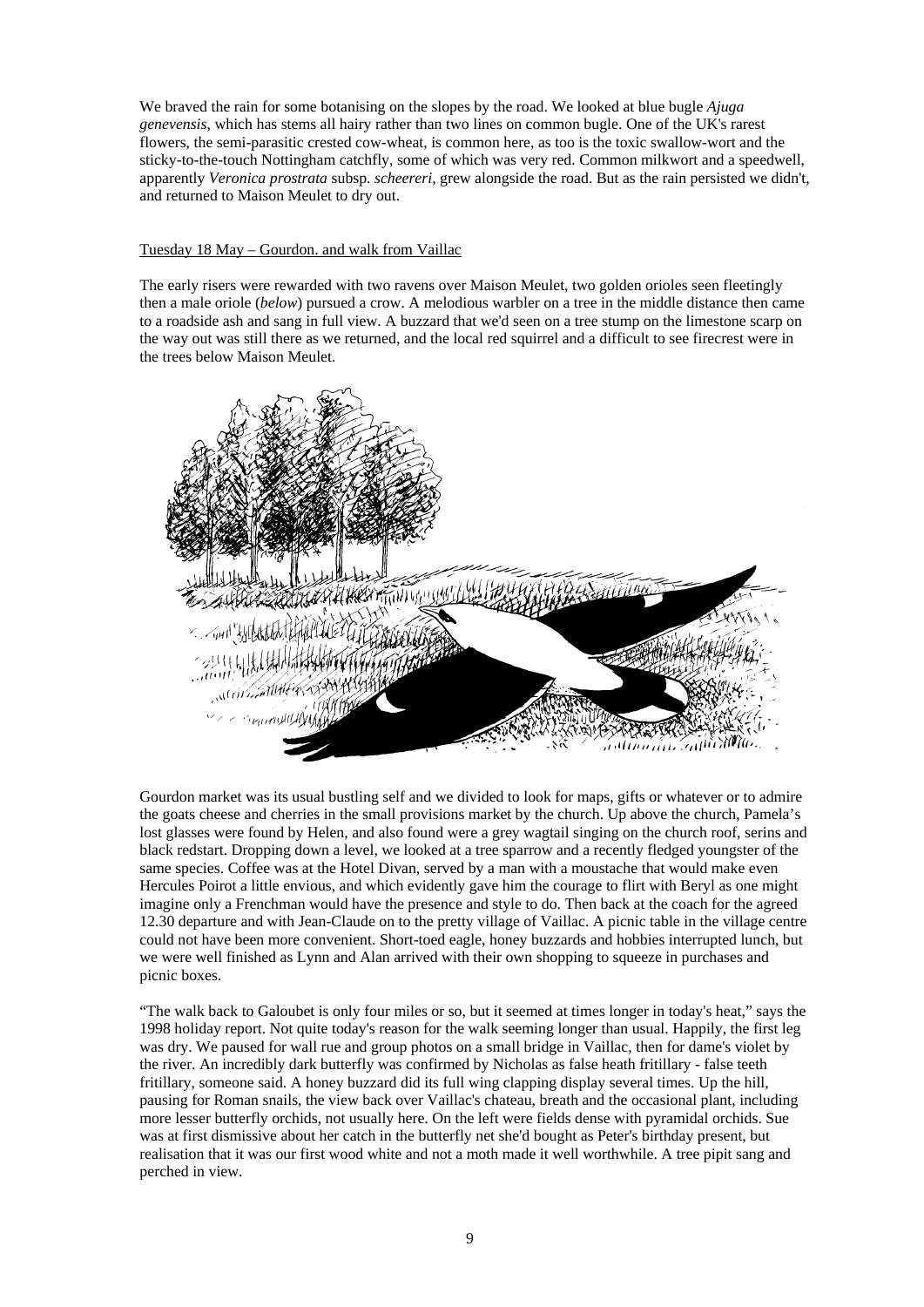Storm clouds were gathering and thunder approaching as we descended through the wood. It was raining as we made it across the stepping stones in the stream at the bottom of the slope – the secateurs having made it a little easier. But nothing made the ascent easy as rain turned to hail, and we battled to the shelter of Beaumat church. I was failing to get Maison Meulet on the phone when Lynn turned up and took two car loads of damp people back to base. Five walked, and the passing of the storm made for a good walk. A wood warbler was singing as we left Beaumat, then in the more arable area we saw stonechat, whitethroat, corn bunting and turtle dove. There were fleeting glimpses of Bonelli's warbler on the last leg and the first red helleborine in flower.

#### Wednesday l9 May – local walks

The early risers sought Bonelli's warblers, which were heard well but seen poorly. A cuckoo bubbled, and a family party of nuthatches was in the Bonelli's warbler comer at the junction of the Galoubet road and the D22. Pamela and Nicholas left the main party a little earlier and were rewarded with views of golden oriole and roe deer.

Gibus, the dog from Michel's house down the road, joined us on the morning walk which, although not in the sunshine we hoped for, was at least reasonably dry, and the sun did come out. He has a great knack of making friends with groups at Maison Meulet, and knows the rules about keeping out of the house. But what does he do for walks the rest of the year? We passed Maurice's farm. Some reflected that the rabbits and pigeons in the cages were unlikely to be pets. Then in the wood we looked for violet helleborine: there was the odd one there, but not in flower. Scent can help with flowers, as two then illustrated. One of the handful of Mediterranean plants in this area is pitch trefoil, and the smell of tar is strong, very distinctive and no doubt would discourage any browsing mammal. 'Once bitumen, twice shy' as George put it. Then, discussing the differences between dog roses and field roses (none of the latter were found) prompted Sue B to ask about sweet briar. There they were, leaves smaller than dog rose and with brown glandular hairs on the reverse, and with a subtle smell of apple.

This walk used to go to the road, then left and left again down another track. The motorway under construction proved no problem: it has only clipped the end of the walk and a track .connecting our two tracks and maintaining the circular walk had been scraped through a field. The woods on the –descent through the Combe de Cayrès were full of limodors, some in fine flower rather than their sometimes goneover look.

After a short siesta after lunch, a smaller party came out and headed up the runner's track, so called as the tumble down shack at the bottom was described by an early visitor to Galoubet as a 'runner', for conversion. Nicholas had told us how rich the bottom part of the track was for butterflies, but the weather was against us. However the wild gladiolus was there, in the centre of the track half way up. Perhaps we should have left it there as the heavens opened and the usually wet runner's track was close to being aitream bed. Two turned left back to Galoubet at the top, but the rain then stopped and several continued round the block to La Croix Blanche and left to Merle. We heard a wryneck and had a cracking view of a woodlark on a wire. Coming back on the road, it struck me that not only was this an exceptionally good year for woodcock orchids, but there were several strange versions or *Ophrys* hybrids around this year.

An innovation this year is to eat out at the Hotel Climat in the small market town of Labastide-Murat. It gives the Maison Meulet team a night off, and makes a nice change, and the Climat was most hospitable. The buffet of hors-d'oeuvre and the cabécou (local sheep's cheese from the Causse de Gramat) were very good.

Monsieur Guy of Guy Transports collected us. I first met him in 1990, and he has been trying to learn to count in English ever since. In ten years, he has reached ten – though still struggles with 'eight'. We discussed the weather. "Pas chaud," said Guy. "Pas sec," I replied.

#### Thursday 20 May – Rocamadour and the Causse de Gramat

A red squirrel ran down the road behind Maison Meulet for the pre-breakfast crew. A Bonelli's warbler teased us with song and fleeting glimpses on the usual corner. Returning a little early due to rain, Michel, Gibus's owner, passed us. We asked where Gibus was this morning. I think he thought we were more likely to know than he was.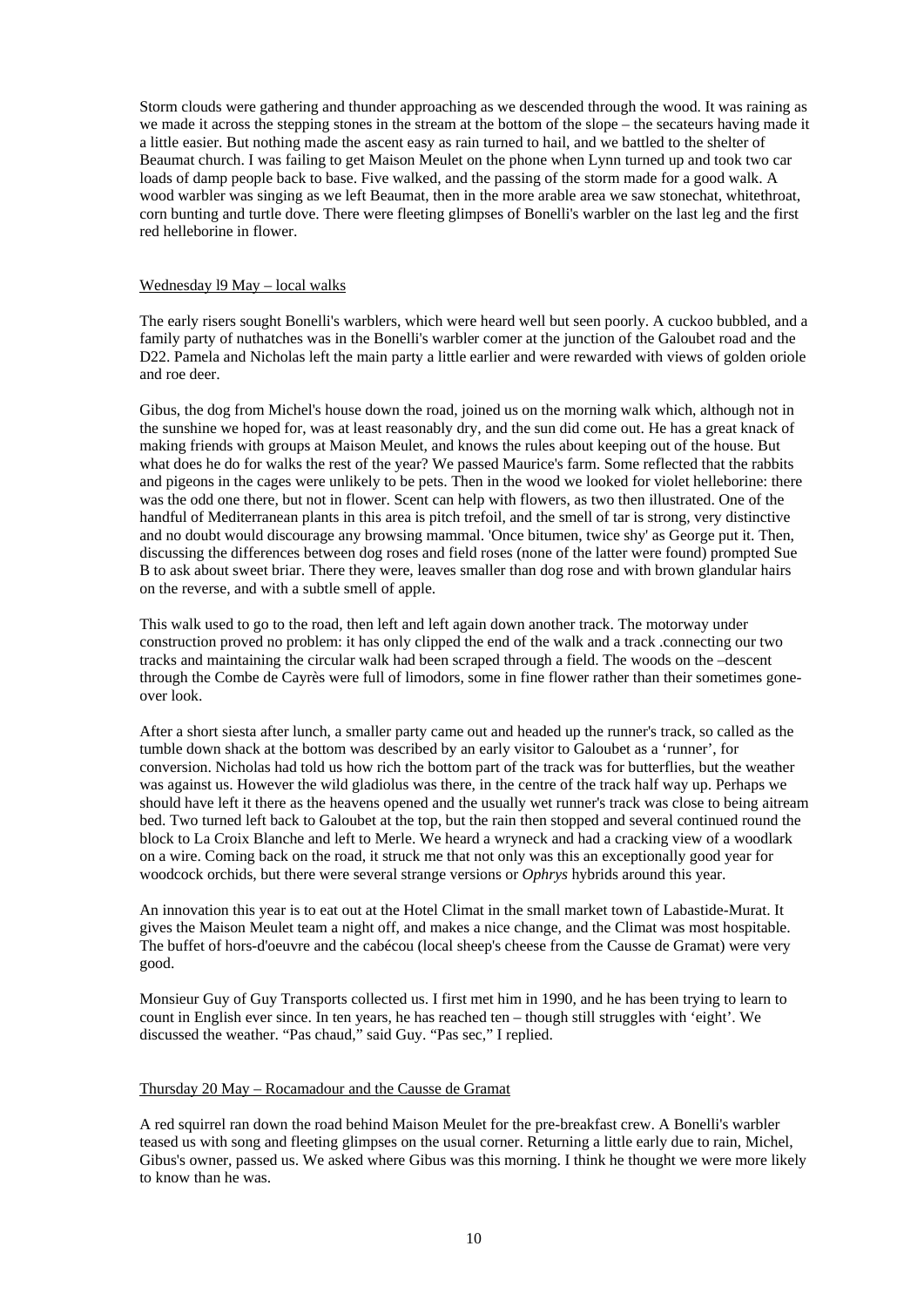It was pouring with rain again so it was first stop Rocamadour. An advantage of the large minibus now run by Guy Transports is that we were able to approach from opposite. So we paused to over view this astonishing site and now major tourist attraction place that part clings to, is part hewn from, the cliffs above the river Alzou. Two hours here gave time for a coffee, the walk to the shrine with the black virgin and up past the 13 Stations of the Cross to the 14th, the cross in the garden at the top. Some walked both ways; others took the *ascenseur*. There were natural history diversions too, as the rain eased: a screeching group of alpine swifts; a nest of black redstarts; singing serins; crag martins; maidenhair fem in damp cracks; robins and chaffinches feeding youngsters.

Lunch was at the limestone plateau between Calès and Rocamadour, now a regular stopping point. Jean Claude left us eating picnics, soon under umbrellas. A cache of less than useful stuff – telescope, butterfly net and picnic boxes, was left under an oak, and we went on botanical exploration. Immediately grabbing attention was a group of lizard orchids in full flower, and the brave took a deep sniff of their smell, said to be billy goats, and certainly anything but sweet. Down the path were the St Bemard's lilies in their usual spot. Montpellier milk-vetch, pink convolvulus, fumana, argyrolobium and large speedwell were logged, and as we descended the slope there was a mass of Pyrenean (or white) flax *Linum suffruticosum*. All the time a woodlark sang low overhead, and there was the odd interruption for a grey heron and various birds of prey, including short-toed eagle. By the road was the large umbellifer that proved so difficult to pin down in previous years, but looks fine as Pyrenean angelica. Pyrenean toadflax (= prostrate toadflax) was the third of David's four Pyrenean-named plants from last week; spurges were tackled the following day but I lacked the conviction (or courage?) to add Pyrenean spurge to the list. Samples of shrubs were pocketed, later confirmed as turpentine tree and Mediterranean buckthorn.

Spending the afternoon here meant the pleasure of exploring further up the hill than ever before. This took us to what was nicknamed Nicholas's meadow - a semi-arable, semi-meadow mass of sainfoin, alpine thistle and who knows what else, with pale clouded yellows dashing to and fro. This prompts me to note a conclusion we came to about Berger's clouded yellow and pale clouded yellow. Most seem to be the former, from close examination, partly because they prefer old limestone grassland/scrub which dominates this area, partly because they are rather sedentary so potter around and are relatively easy to catch. Pale clouded yellows prefer sainfoin meadows/crops, and they dash around like the migrants they are.

George appeared from the farm at the top of the road with a colossal jar of honey, and we all meandered down the road as the rain began again to rejoin the minibus and return to base. We came back via Gramat. The large building there was a convent, now a religious school, explained Jean Claude: "a Gramat school," quipped George. There was time for a little shopping at the *huit-à-huit* supermarket in Labastide-Murat, with wine, chocolate and fly swats in the shape of a frog proving popular purchases.

#### Friday 2l May – Local walk

It was cool but essentially dry as we headed through the wood on the limestone scarp at Pisserate, Gibus with us for his morning walk. Red helleborine was seen by all for the first time, and we studied the subtle differences between dogwood and Comellian cherry. Challenged to sort out the local spurges, the most frequent was established as Irish spurge, sun spurge was found on a small arable area, and finally some caper spurges around the gardens at Le Plegat. It was here that a hoopoe was seen from a distance, going in and out of the buildings, and a male redstart atop a conifer still enough for all to see through the telescope.

"What's this?" asked Sue B., looking at a polygonum. "Knotgrass," I replied. "I know it's not grass, but what is it?" she continued.

We were revising cranesbills when a familiar 'wet-my-lips' call announced a quail. Two common buzzards eased past a little farther along. Then, just beyond the crossroads ahead, the profile of ears, head and neck of a hare on the skyline. A right turn where the hare had now disappeared was followed another to Merle, before we dropped down onto theD22 for the last leg. A debate started about the *Helichrysum*: did it smell enough of curry to be curry plant? I think it did, but some convincing was needed. Then a real goodie: sickle hare's ear, a small yellow umbellifer, just down the slope. Bonelli's warbler showed well for the first time.

We had late picnic lunches back at Maison Meulet and, after a suitable break, a reduced party went out again. First stop was under the hedge in Lynn's meadow just before the red helleborine, but to look at adderstongue fems. The afternoon walk was a repeat of Sunday afternoons, all the way down to the wet meadow, with a long diversion into the wild candytuft field with all its orchids. The walk back was along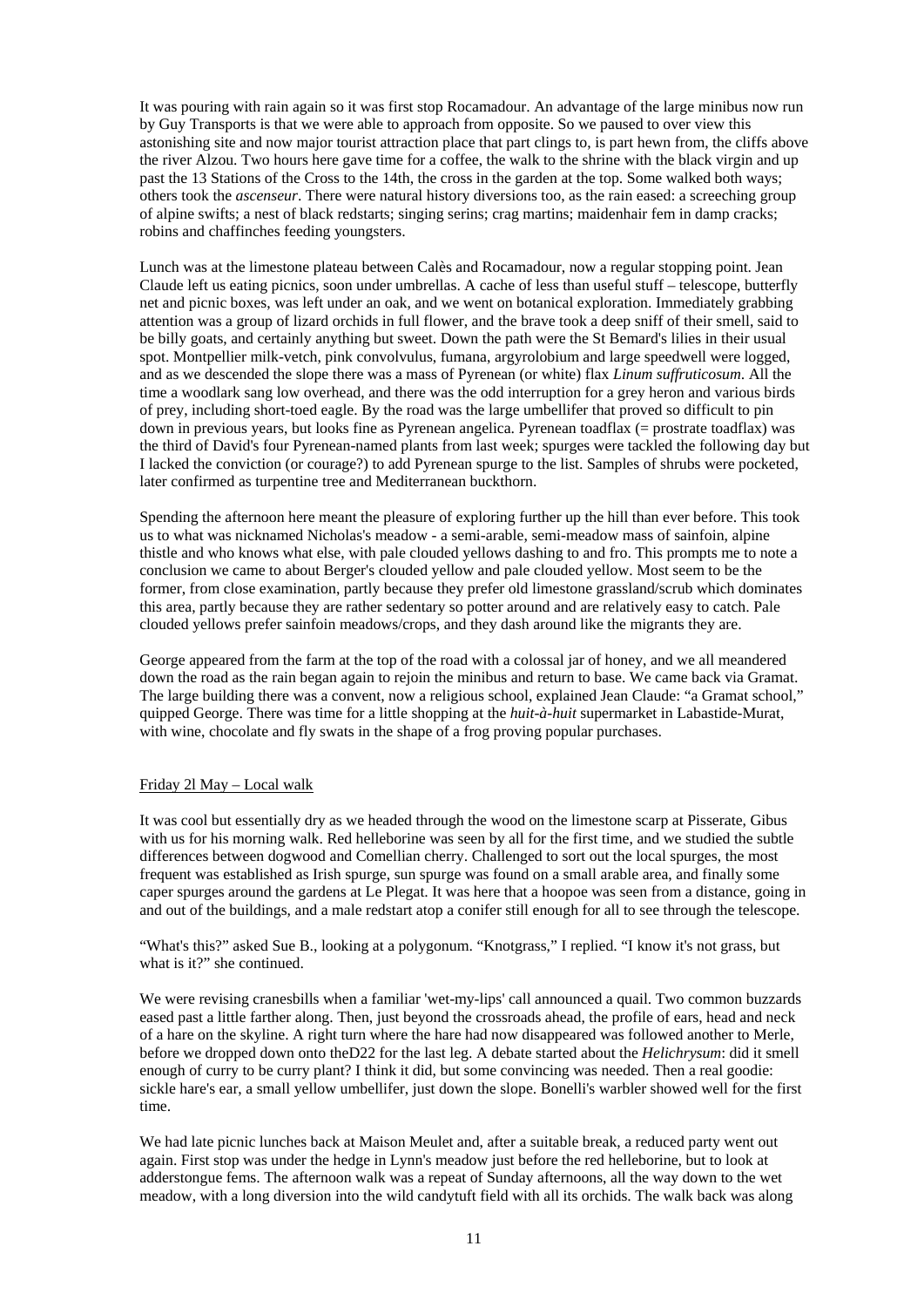the road, including a minor diversion to look at spiked star-of-Bethlehem. Wild carrot in the meadow caused the short diversion, but a mysterious umbellifer proved more difficult to name. There were many more in the semi-arable field on the left before Gibus's house, and studying the books the penny dropped. Armed with a trowel, the great pignut, one of the UK's rarest plants, but evidently common here though previously unrecorded, was then brought to the final checklist meeting, for later planting, nut and all, at Maison Meulet.

The last evening was the first mild one since last Sunday, prompting a dusk walk. The nightiar was on the same perch; nightingales sang, as ever; a bam owl screeched; a scops owl responded to a whistle; and there were l0 or more glow-worms, especially back at Maison Meulet. OK, it had been a wet week, but life was good.

#### Saturday 22 May – Galoubet, Toulouse and home

The final morning walk for Gibus and the rest of us was a wettish one, and many were recapping – with each others' help – on plants learned during the week. Nigel Spring, leading the next group at Maison Meulet, and his partner joined us for a while and again on the coach back to Toulouse in Jean-Claude's safe hands. Two little egrets from the coach were a surprise - until it was revealed that they were seen by the first group as it went north a fortnight ago.

I asked for nominations for the wildlife experience of the week on the return journey, which made an interesting and sometimes surprising collection of favourites. Not everyone could choose one, especially the two-weekers, so here and there I've stretched a point and noted more. Here they are.

Pamela: orchids Julie: orchids Kate: wild gladiolus, and 'Nicholas's meadow' on the Causse Peter: the hare's ears Sue B: song of the golden oriole Sue C W: seeing golden oriole Philip: orchids Malcolm: alpine swifts at Rocamadour Helen: wild flower meadows; churring nightjars George: alpine thistles on the Causse; lesser spotted woodpecker (last week); orchids in general Beryl: 'the place' Nicholas: woodlark and nightingale song (*below*); orchids, alpine swifts at Rocamadour, false heath fritillary, and argyrolobium Chris: great pignut

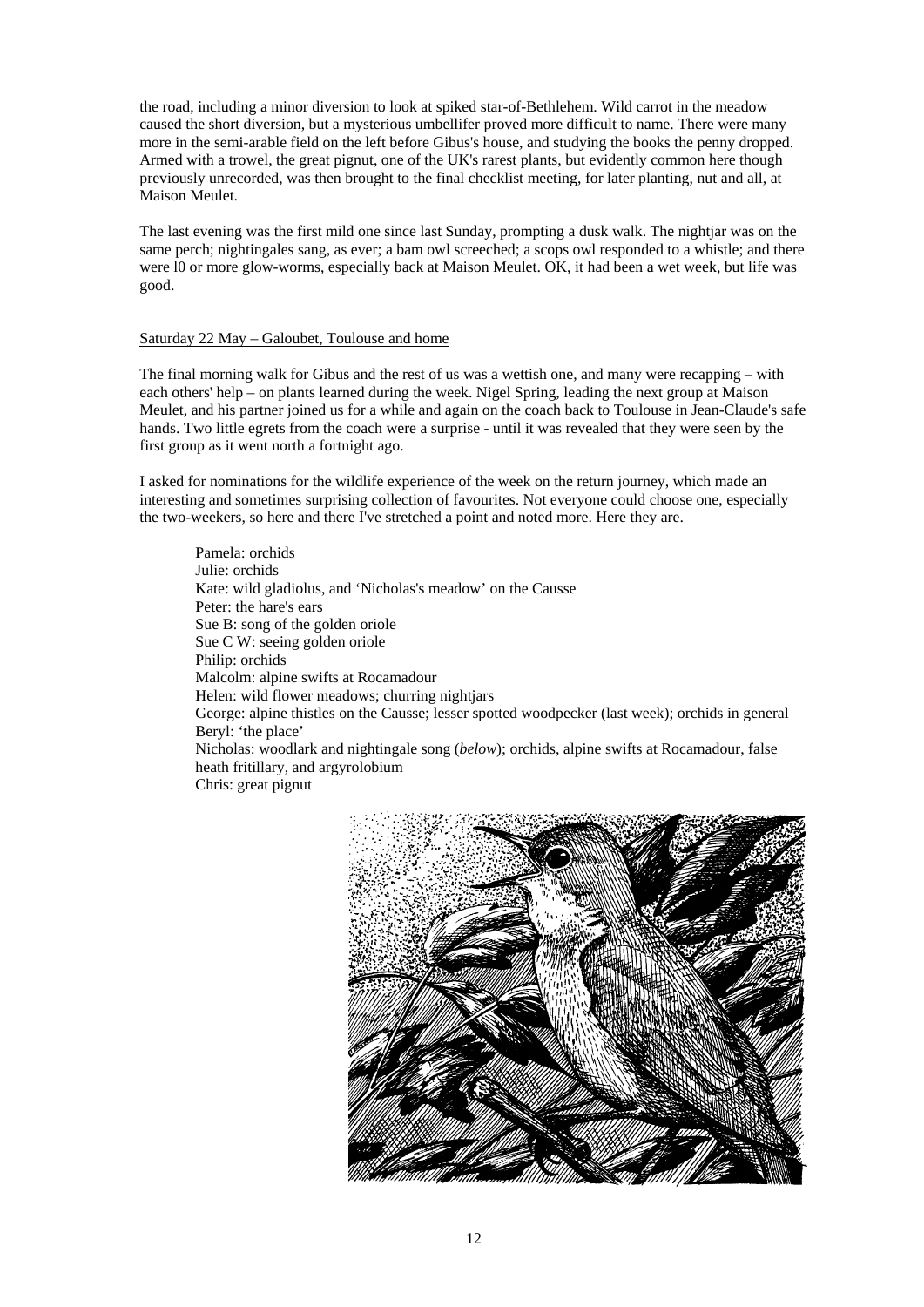#### **CHEESE AND WINE**

Our usual bit of fun for the report is to list the cheeses in addition to the birds, butterflies and so on. They were served, traditional French style, between the main course and pudding, and every evening there were at least three - one hard (H), one soft (S) and one blue (B). We recorded the wines too – white (W) and red (R). I can't promise they are all spelt correctly!

SATURDAY Brebis (H – Pyrenees) Gaillac perlé (W) Bleu d'Auvergne

SLINDAY Bleu de Bresse, Alps Jurançon (W) Comté (H) Chamois D'Or (S) St Nectaire, Auvergne (S)

MONDAY Pont L'Evêque (S) Muscadet sur lie (W) Tomme de Montagne, Languedoc (S) Cahors - La Tour Chambert (R) Roquefort (B)

TUESDAY

WEDNESDAY – at the Hotel Climat, Labastide-Murat Domaine de San de Guilhem (W)

THURSDAY Forme d'Ambert (B) Roussette de Savoie (W) Tomme de Savour (H) Morgon, Beaujolais Villages (R) Vigny, from Gourdon (S) Lingot du Berry (S, goats cheese)

FRIDAY Cantal entre-deux (H) Pouilly-Fumé – Loire (W) Le cabrau (S, goats cheese) Brie meaux (S)

Reblechon (S) Côtes du Rhône Villages – Valreas (R)

Etorki, from the Basque country, (H) Chateau Labastide-Guilhem, Corbières (R)

St Agur (B) Bourgoyne Aligote (W) Chaume (S) Alsace Gewurtraminer (W) Morbière (H) Chateau Grandefont, Bordeaux (R) Beryl's extra red: Morgon

Vin en pichet (jugs) des coteaux du Quercy (R)

Roquefort (R) Chateau tour Prignac - Médoc (R)

#### **INVERTEBRATES**

See following report by Nicholas Armfelt for butterflies. Other invertebrates noted:

Latticed heath – a day-flying moth Mother Shipton moth (George & Nicholas, wk 2) Elephant hawkmoth sp. 2<br>5-spot burnet moth 2 5-spot burnet moth 2 6-spot bumet moth 2 An orangey burnt moth Zygaena fausta *Graphosoma italicum* - black and red shield bugs *Ascaphalus libelluloides* - something between a lacewing and an ant-lion Carpenter bee 2 Paper wasp 2 Broad-bodied chaser dragonfly Gold-ringed dragonfly *Cordulegaster* sp. 2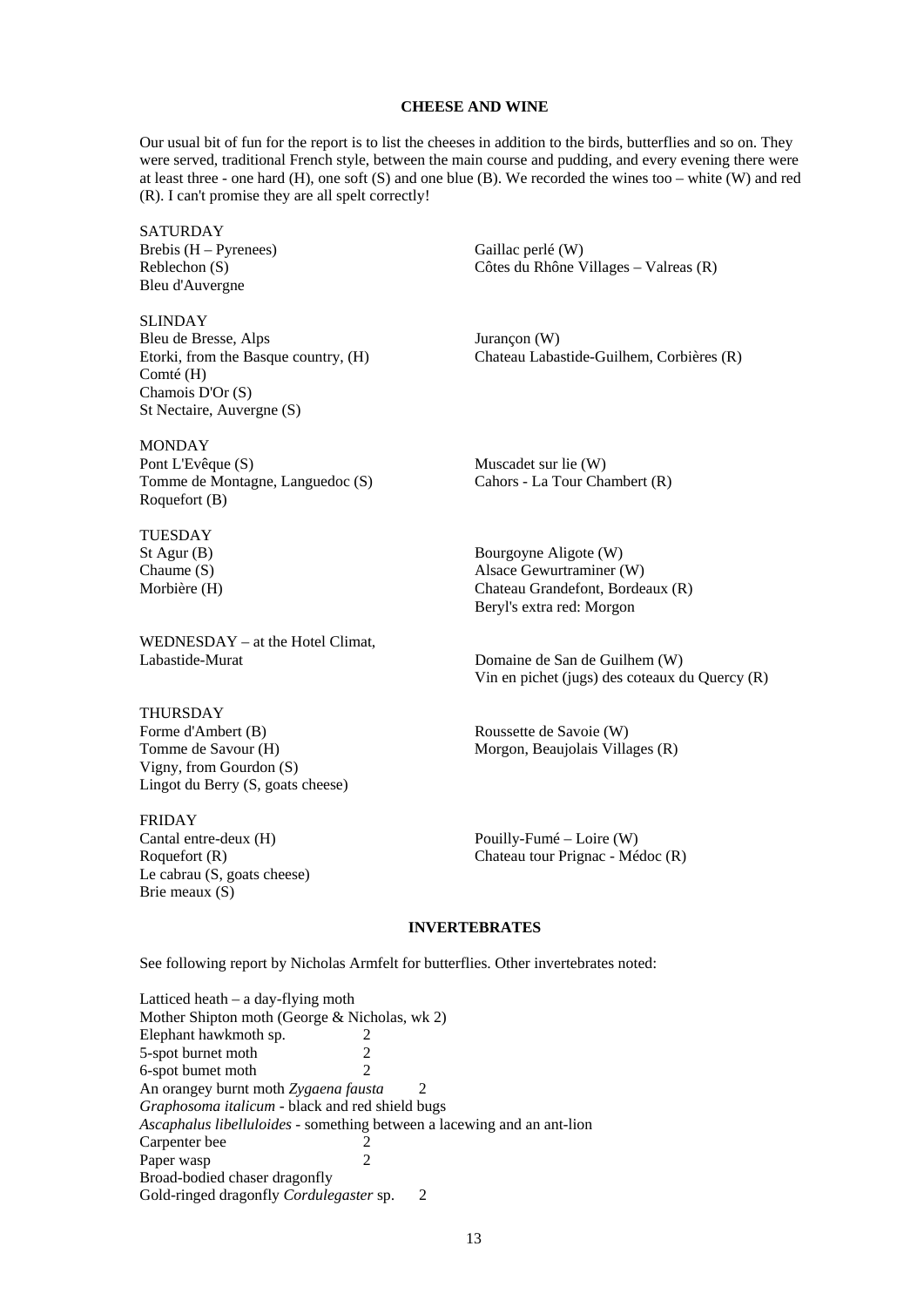## **ORCHIDS**

|                           | week 1       | week 2       |
|---------------------------|--------------|--------------|
| Robust marsh orchid       |              | X            |
| Lizard orchid             | X            | X            |
| Violet birdsnest orchid   | X            | X            |
| Birdsnest orchid          | X            | $\mathbf{x}$ |
| Common twayblades         | X            | X            |
| Woodcock orchid           | X            | X            |
| Bee orchid                | X            | $\mathbf{x}$ |
| Fly orchid                | X            | X            |
| Early spider orchid       | X            | X            |
| Loose-flowered orchid     | X            | X            |
| Early purple orchid       | X            | X            |
| Military orchid           | X            | X            |
| Lady orchid               | $\mathbf{x}$ | X            |
| Monkey orchid             | X            | X            |
| Bumt-tip orchid           | X            | X            |
| Man orchid                | X            | X            |
| Pyramidal orchid          | X            | X            |
| Green-winged orchid       | X            | X            |
| Violet helleborine        |              | leaves       |
| Red helleborine           | $\mathbf{x}$ | X            |
| Narrow-leaved helleborine | X            | X            |
| Broad-leaved helleborine  |              | leaves       |
| Lesser butterfly orchid   |              | X            |
|                           |              |              |

Twenty three species of orchids is a reminder of how rich this area is. For completeness, the following species of orchid have been found in previous years: white helleborine, dark red helleborine, early marsh orchid, southern marsh orchid, common spotted orchid.

In hindsight (this note added in 2013), the identification of lesser butterfly orchid in this and other holidays in The Lot is surprising, especially as all *Platanthera* orchids on our Dordogne holidays have been noted as greater butterfly orchid. Both species occur through most of France, including in both of these departments, according to *Les Orchidées de France, Belgique et Luxembourg* by the Société Française D'Orchidophile. According to this book, lesser butterfly orchid is indifferent to soil type, with greater preferring calcareous soil. We certainly looked carefully at the orchids in The Lot, and noted the parallel pollen masses typical of lesser.

| Reptiles and amphibians | week 1 | week 2 |
|-------------------------|--------|--------|
| Grass snake             |        |        |
| Green lizard            | X      |        |
| Wall lizard             | X      | X      |
| Marsh frog              |        |        |

**Mammals** Rabbit Hare Red squirrel Roe deer



Early spider orchid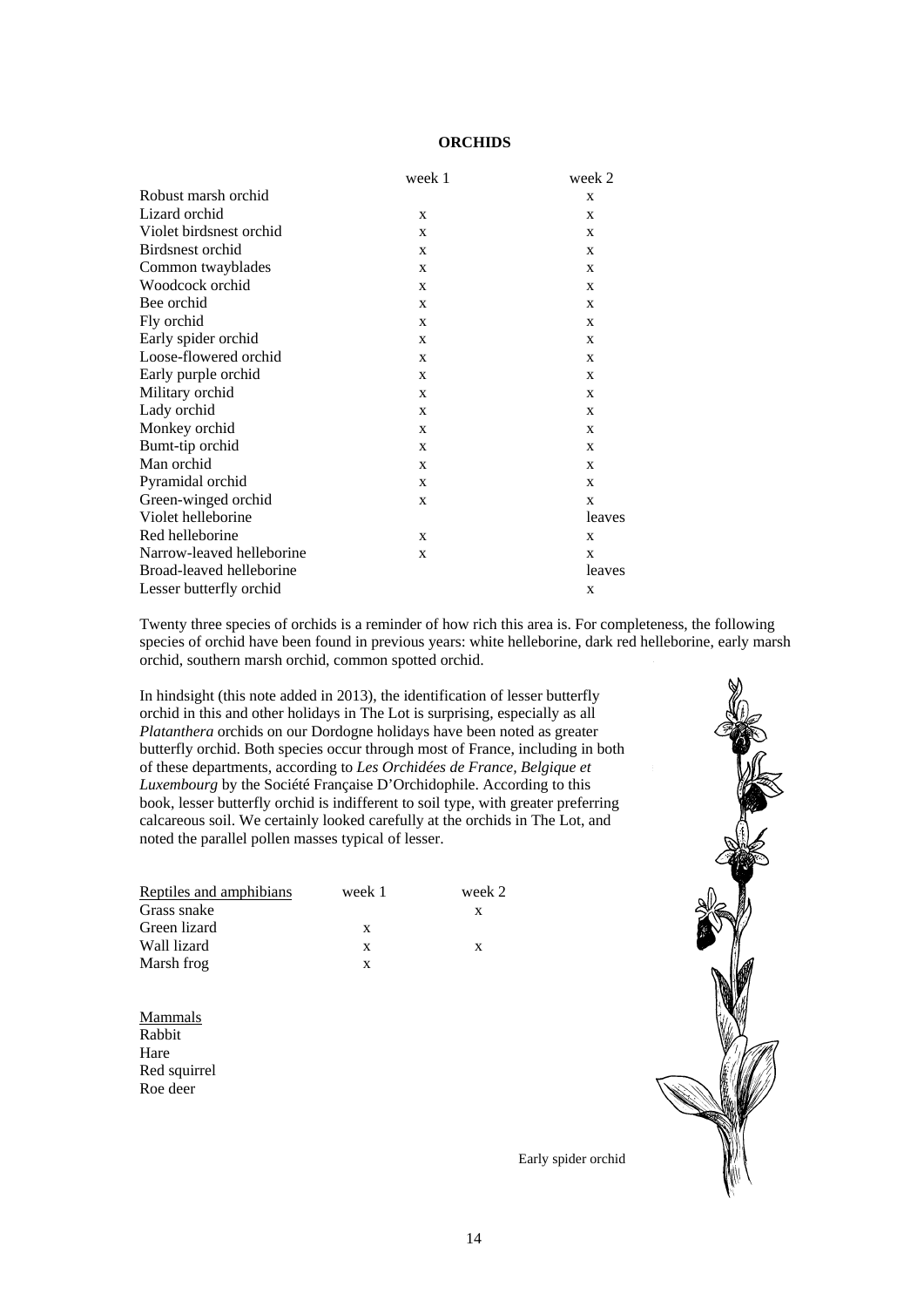## **BIRDS**

Birds marked with a 1 or 2 were seen only on the first or second week respectively, otherwise everything was seen (or occasionally just heard, one week) both weeks.  $H =$  heard.

| Little egret              |                | Robin                  |         |
|---------------------------|----------------|------------------------|---------|
| Grey heron                | $\overline{2}$ | Nightingale            |         |
| Mallard                   |                | <b>Black redstart</b>  |         |
| Honey buzzard             |                | Redstart               |         |
| <b>Black kite</b>         |                | Stonechat              |         |
| Red kite                  | 1              | <b>Blackbird</b>       |         |
| Sparrowhawk               | 1              | Song thrush            |         |
| Short toed-eagle          |                | Mistle thrush.         |         |
| <b>Buzzard</b>            |                | Melodious warbler      |         |
| Kestrel                   |                | Whitethroat            |         |
| Hobby                     | 1              | Blackcap               |         |
| Peregrine                 | 1              | Bonelli's warbler      |         |
| Red-legged partridge      | 1              | Wood warbler           | H, wk 2 |
| Quail                     | H              | Chiffchaff             | H       |
| Rock dove/feral pigeon    |                | Firecrest              | H       |
| Woodpigeon                |                | Spotted flycatcher     | 1       |
| Collared dove             |                | Long-tailed tit        |         |
| Turtle dove               |                | Marsh tit              | H, wk 1 |
| Cuckoo                    |                | Blue tit               |         |
| Bam owl                   |                | Great tit              |         |
| Scops owl                 | H              | Nuthatch               |         |
| Tawny owl                 | H              | Short-toed treecreeper |         |
| Nightjar                  |                | Golden oriole          |         |
| Swift                     |                | Jay                    |         |
| Alpine swift              |                | Magpie                 |         |
| Hoopoe                    |                | Jackdaw                |         |
| Wryneck                   |                | Carrion crow           |         |
| Green woodpecker          |                | Raven                  |         |
| Great spotted woodpecker  | 1              | <b>Starling</b>        |         |
| Lesser spotted woodpecker | 1              | House sparrow          |         |
| Woodlark                  |                | Tree sparrow           |         |
| Skylark                   |                | Chaffinch              |         |
| Crag martin               |                | Serin                  |         |
| Swallow                   |                | Greenfinch             |         |
| House martin              |                | Goldfinch              |         |
| Tree pipit                |                | Linnet                 |         |
| Grey wagtail              |                | Cirl bunting           |         |
| White wagtail             |                | Corn bunting           |         |
| Wren                      |                |                        |         |

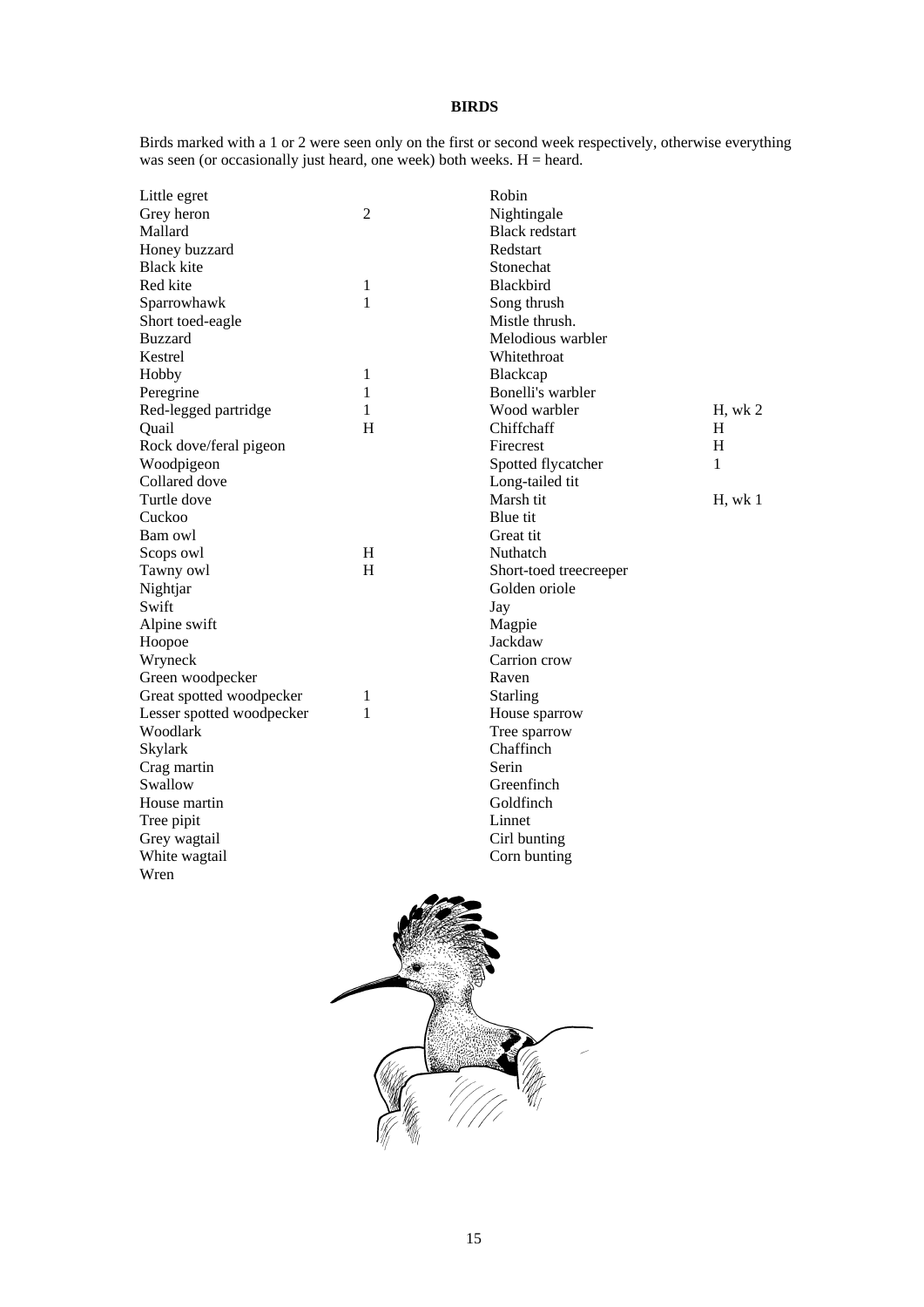## **THE LOT – May 1999: BUTTERFLIES by Nicholas Armfelt**

Here is an annotated list of the butterflies that I saw on our holiday. In fact I doubtless saw more species than are here listed, for I had tantalizing glimpses of several others that I haven't had the courage to 'claim'. One has to err on the side of caution. I suspect that there were actually 80+ species on the wing in May in the areas we visited.

1. Grizzled Skipper. Week 2: one only, at Merle.

2. Safflower skipper. Week 1: one only, on the track above the Mayor's house. Similar to Large Skipper, which occurs in higher mountains.

3. Red‐underwing Skipper. Week 1: a beautiful specimen caught in David's net near the Green‐winged Orchids at Pisserate alerted us to this species. Subsequently we saw at least four on the Causse de Gramat.

4. Dingy Skipper. Weeks 1 and 2. Plentiful, both near Galoubet and on the Causse de Gramat.

5. Swallowtail. Week 1: two of them hill‐topping at Gourdon, on Elder at the summit by the church. George also saw one in week 2.

6. Scarce Swallowtail. Both weeks. Widespread near Galoubet and elsewhere. Mostly singles.

7. Large White. Week 1. Very scarce.

8. Small White. Week 1. This too was scarce, with just a couple of sightings.

9. Green‐veined White. Weeks 1 and 2. Quite widespread, but particularly common at Galoubet.

1O Black‐veined White. Widespread, numerous.

(11. Bath White. Several seen – and even photographed – by George at the Alpine Thistle Meadow on the Causse de Gramat. Maybe some of my own 'female orange-tips' were actually Bath Whites.)

12. Orange-tip. Weeks 1 and 2. Widespread and reasonably common.

13. Pale clouded Yellow. I found it impossible to be certain about the identification of pale clouded yellow and Berger's Clouded YeIlow. My impression was that Berger's Clouded yel1ow was very common everywhere, but that the butterflies flying fast over the meadows looked to be Pale Clouded yellow.

14. Berger's Clouded Yellow. I hardly liked to look at this extraordinarily beautiful butterfly lest it should set me wondering whether perhaps it might be a Pale Clouded Yellow after all!

15. Cleopatra. Week 1: Causse de Gramat. Week 2: Pisserate.

16. Brimstone. Widespread and reasonably common.

17. Wood‐white. Fair1y common and widespread.

18. Southern White Admiral. Week 1: just a glimpse. Week 2: a good view of a gloriously vivid mint specimen near Vaillac.

19. Large Tortoiseshell. Week l – seen 3 times on the Runner's Track: a worn specimen left over from hibernation.

20. Comma. Week 2. Likewise a worn specimen on the Runner's Track.

21. Painted Ladv. Week 1: near Beaumat. Week 2: a fine fresh specimen on the summit in Gourdon.

22. Red Admiral. Widespread, though not numerous.

We did, however, see three at once on the Runner's Track.

(Larger fritillaries. These were seen in several places, but I couldn't tell what they were.) 23. Pearl‐bordered Fritillary. Week 2: just one, a worn specimen at Cayrès.

24. Small Pearl‐bordered Fritillary. Weeks l and 2. In several places, but identification difficult. We twice had specimens in the net, and they looked to be this species.

25 Violet (Weaver's) Fritillary. Week 2: one near Cayrès.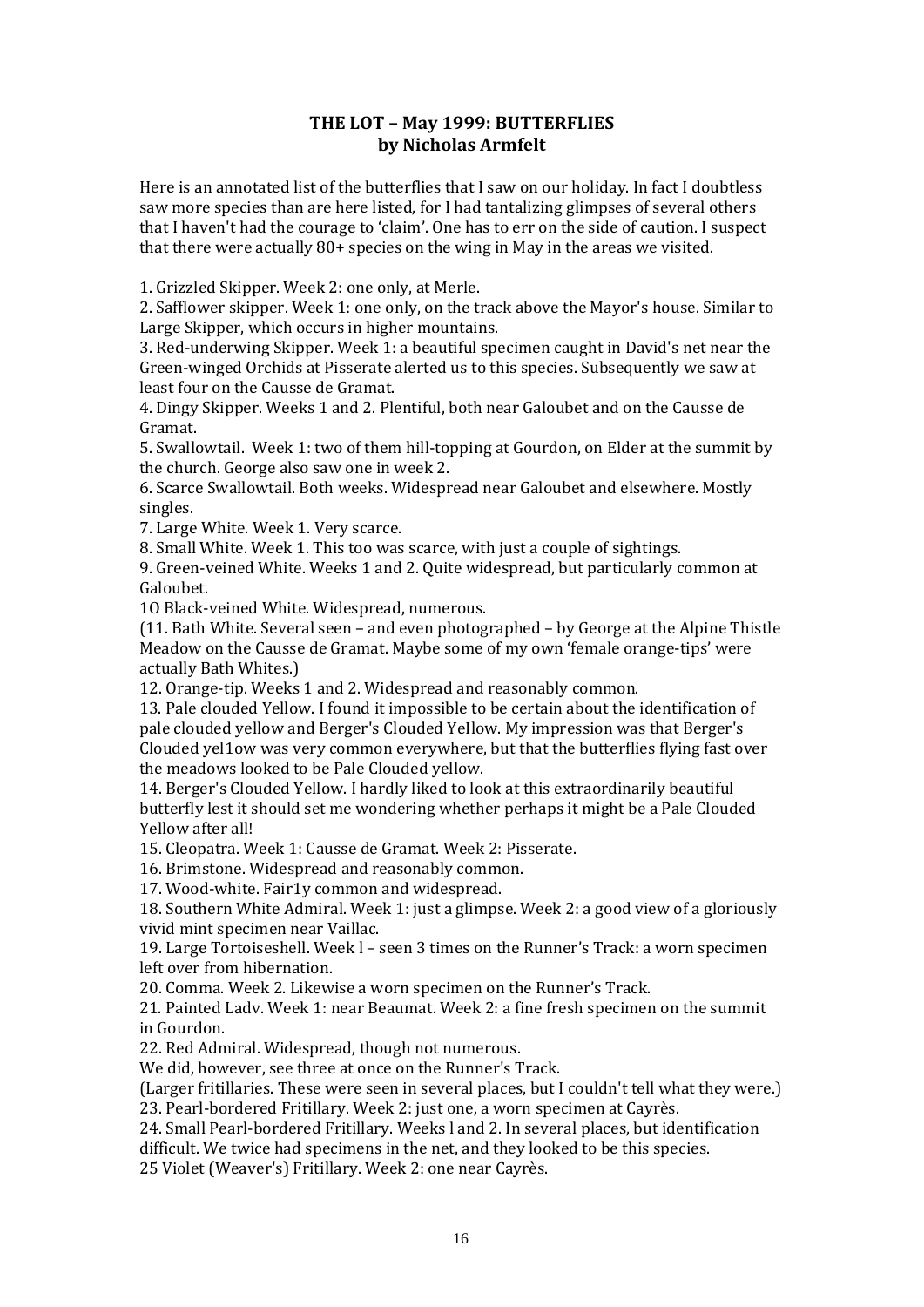26. Knapweed Fritillary. Weeks 1 and 2. Extremely common, with many newly emerged specimens looking fantastically beautiful. It is a variable butterfly, and the upperside tends to look quite complicated. (Oh dear! I know what you are going to say: How can I be sure that some of our so-called Knapweed Fritillaries weren't Provencal Fritillaries? Shush! You are not supposed to ask such questions! )

27. Glanville Fritillary. Even more widespread and abundant during our stay than the Knapweed Fritillary – and that's saying something. Glanville has a tidier pattern on the upperside, and the row of black dots in the orange submarginal band made the identification reasonably easy.

28. Spotted Fritillary ‐ Weeks 1 and 2. First seen on the Causse de Gramat, but subsequently seen quite frequently near Galoubet.The vividness of the orange-red upperside in fresh specimens takes one's breath away. The underside shows up well too. 29. False Heath Fritillary. Week 2 at Vaillac: two fresh specimens which were my butterflies of the week! The darkness of the male specimens is vivid and noticeable. But not just the darkness: the submarginal band of pale (almost white) spots helps to make identification easy.

3O. Heath Fritillary. Would that this species had been equally easy to identify! But it wasn't. I finally caught up with it 'definitely' on the Causse de Gramat on the final Thursday of our stay – fine fresh specimens – but I guess that we had actually been seeing it on earlier occasions.

31. Meadow Fritillary. Weeks 1 and 2 – good clear analysed sightings with the insect in the net. But it's a devil of a job to separate it from the Heath Fritillary.

(Meadow Brown. I think I saw this both weeks, but only once each. And that seems odd for a butterfly that normally occurs in quantity. No-one else reported it on the trip, so I am disallowing my own sightings !)

32. Small Heath. Widespread, common.

33 Pearly Heath. None till towards the end of Week 1.After that it was common. 34 Speckled Wood. The southern form, with spots orange rather than creamy white. Widespread and quite common even on the dull days. Galoubet and elsewhere. 35 Large Wall Brown‐ Oh dear! Have I used up my "butterfly of the week"? No, I shan't delete Fa1se Heath Fritillary. That stands. But the Large Wall Browns were magnificent. And – oh yes indeed! – the Purple-shot Copper and the Green-underside Blue also were fabulously pretty, astounding, breathtakingly beautiful, the specimens newly‐emerged, pristine!

The first Large WalI Browns were out at the end of Week 1. In Week 2 we saw many of them, along the banks at Merle for example, and high at the summit of the town of Gourdon.

36. Wall Brown. Widespread and very common.

37. Duke of Burgundy Fritillary. The only European butterfly in the *Riodinidae* (Metalmarks) family. We saw plenty of them in the first meadow at Galoubet. A few elsewhere nearby.

38. Green Hairstreak. Widespread both around Galoubet and on the Causse de Gramat. (39. Small Copper. Sighted by David by the stone seat at Galoubet )

Sooty Copper. George and I felt sure that we were looking at a mint‐new specimen of this common and familiar species. But when I went to the butterfly book to browse I noticed that there is a sooty female form of the Purple‐shot Copper – so maybe that was what we saw. Confirmation is needed. My guess is that we really did see Sooty Copper. 4O. Purple‐shot Copper. David netted a magnificent specimen on the first day when we did a walk in the meadows of Galoubet. I saw it, or a similar one, on the Saturday between the weeks.

41. Provençal Short-tailed Blue. We saw it early in week 1, but it took us a few days to capture one to check that it lacked the orange spots. We saw others later. (Short-tailed Blue could be there too, but we didn't identify it.)

42. Little (Small) BIue. Quite widespread and common.